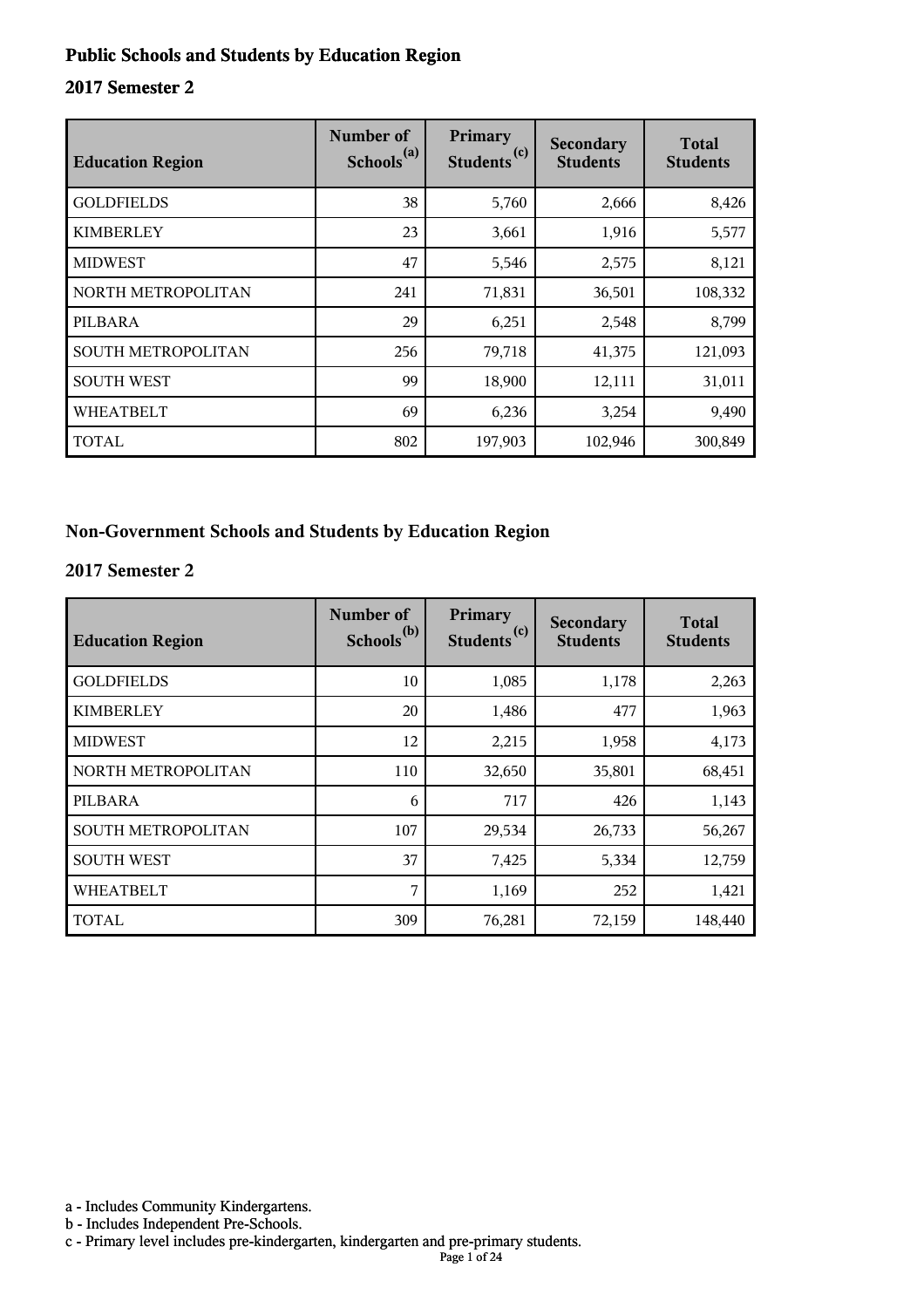## **Public Schools and Students in Goldfields Education Region**

| <b>Education Region</b>           | Primary<br><b>Students</b> | Secondary<br><b>Students</b> | <b>Total</b><br><b>Students</b> |
|-----------------------------------|----------------------------|------------------------------|---------------------------------|
| <b>BOULDER PRIMARY SCHOOL</b>     | 311                        | $\mathbf{0}$                 | 311                             |
| CASCADE PRIMARY SCHOOL            | 22                         | $\mathbf{0}$                 | 22                              |
| <b>CASTLETOWN PRIMARY SCHOOL</b>  | 552                        | $\mathbf{0}$                 | 552                             |
| CONDINGUP PRIMARY SCHOOL          | 63                         | $\mathbf{0}$                 | 63                              |
| COOLGARDIE PRIMARY SCHOOL         | 46                         | $\mathbf{0}$                 | 46                              |
| EAST KALGOORLIE PRIMARY SCHOOL    | 123                        | $\mathbf{0}$                 | 123                             |
| EASTERN GOLDFIELDS COLLEGE        | $\mathbf{0}$               | 456                          | 456                             |
| <b>EASTERN GOLDFIELDS ES CTRE</b> | $\boldsymbol{0}$           | 36                           | 36                              |
| ESPERANCE PRIMARY SCHOOL          | 510                        | $\mathbf{0}$                 | 510                             |
| ESPERANCE SENIOR HIGH SCHOOL      | $\boldsymbol{0}$           | 936                          | 936                             |
| <b>ESPERANCE SHS ED SUP CTRE</b>  | $\boldsymbol{0}$           | 15                           | 15                              |
| HANNANS PRIMARY SCHOOL            | 413                        | $\mathbf{0}$                 | 413                             |
| HOPETOUN PRIMARY SCHOOL           | 82                         | $\mathbf{0}$                 | 82                              |
| <b>JERDACUTTUP PRIMARY SCHOOL</b> | 13                         | $\mathbf{0}$                 | 13                              |
| KALGOORLIE PRIMARY SCHOOL         | 492                        | $\mathbf{0}$                 | 492                             |
| KALGOORLIE SCHOOL OF THE AIR      | 58                         | 6                            | 64                              |
| KALGOORLIE-BOULDER COM HS         | $\theta$                   | 838                          | 838                             |
| KAMBALDA PRIMARY SCHOOL           | 100                        | $\mathbf{0}$                 | 100                             |
| KAMBALDA WEST DISTRICT HIGH SCH   | 191                        | 91                           | 282                             |
| LAKE KING PRIMARY SCHOOL          | 45                         | $\Omega$                     | 45                              |
| <b>LAVERTON SCHOOL</b>            | 69                         | 22                           | 91                              |
| LEINSTER COMMUNITY SCHOOL         | 72                         | 13                           | 85                              |
| LEONORA DISTRICT HIGH SCHOOL      | 77                         | 20                           | 97                              |
| MENZIES COM SCHOOL                | 11                         | 9                            | 20                              |
| MOUNT MARGARET REM COM SCHOOL     | 19                         | $\mathbf{0}$                 | 19                              |
| MUNGLINUP PRIMARY SCHOOL          | 21                         | 0                            | 21                              |
| NGAANYATJARRA LANDS SCHOOL        | 192                        | 111                          | 303                             |
| NORSEMAN DISTRICT HIGH SCHOOL     | 52                         | 31                           | 83                              |
| NORTH KALGOORLIE PRIMARY SCHOOL   | 502                        | $\mathbf{0}$                 | 502                             |
| NULSEN PRIMARY SCHOOL             | 198                        | $\Omega$                     | 198                             |
| O'CONNOR ED SUP CTRE              | 28                         | 0                            | 28                              |
| O'CONNOR PRIMARY SCHOOL           | 796                        | $\Omega$                     | 796                             |
| RAVENSTHORPE DISTRICT HIGH SCH    | 73                         | 47                           | 120                             |
| SALMON GUMS PRIMARY SCHOOL        | 32                         | $\mathbf{0}$                 | 32                              |
| SCADDAN PRIMARY SCHOOL            | 24                         | $\Omega$                     | 24                              |
| SOUTH KALGOORLIE PRIMARY SCHOOL   | 501                        | $\Omega$                     | 501                             |
| TJUNTJUNTJARA REM COM SCH         | 22                         | 10                           | 32                              |
| WILUNA REM COMM SCHOOL            | 50                         | 25                           | 75                              |
| TOTAL                             | 5,760                      | 2,666                        | 8,426                           |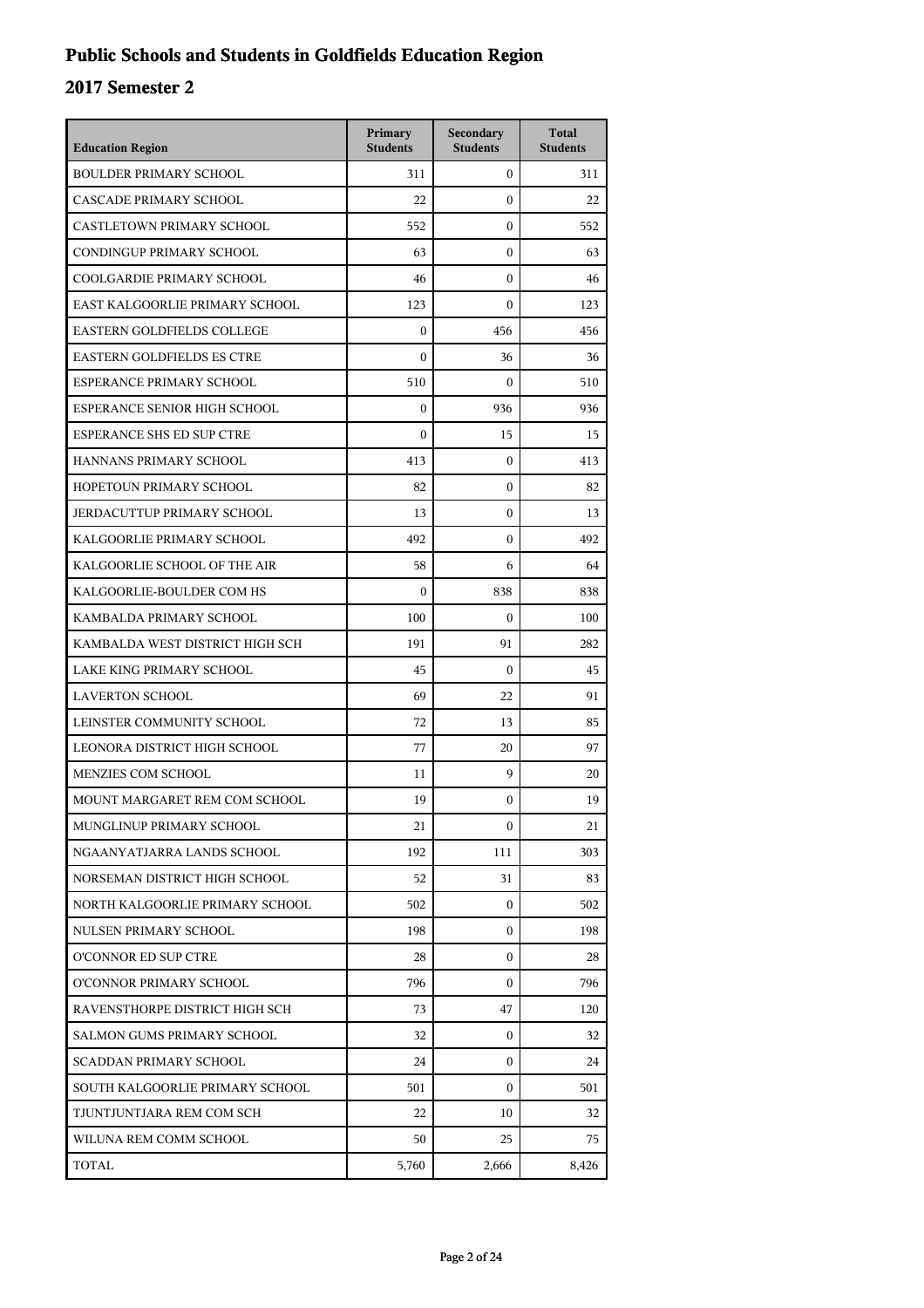## **Public Schools and Students in Kimberley Education Region**

| <b>Education Region</b>          | Primary<br><b>Students</b> | Secondary<br><b>Students</b> | <b>Total</b><br><b>Students</b> |
|----------------------------------|----------------------------|------------------------------|---------------------------------|
| <b>BAYULU REM COM SCHOOL</b>     | 101                        | $\Omega$                     | 101                             |
| BROOME NORTH PRIMARY SCHOOL      | 264                        | $\theta$                     | 264                             |
| <b>BROOME PRIMARY SCHOOL</b>     | 385                        | $\Omega$                     | 385                             |
| <b>BROOME SENIOR HIGH SCHOOL</b> | $\theta$                   | 819                          | 819                             |
| CABLE BEACH PRIMARY SCHOOL       | 420                        | $\mathbf{0}$                 | 420                             |
| DAWUL REM COM SCHOOL             | 7                          | 1                            | 8                               |
| DERBY DISTRICT HIGH SCHOOL       | 433                        | 240                          | 673                             |
| DJUGERARI REM COM SCHOOL         | $\mathbf Q$                | $\theta$                     | Q                               |
| FITZROY VALLEY DIST HIGH SCH     | 128                        | 125                          | 253                             |
| HALLS CREEK DISTRICT HIGH SCH    | 233                        | 127                          | 360                             |
| JUNGDRANUNG REM COM SCHOOL       | 6                          | $\Omega$                     | 6                               |
| KALUMBURU REM COM SCHOOL         | 75                         | 46                           | 121                             |
| KIMBERLEY SCHOOL OF THE AIR      | 31                         | $\overline{4}$               | 35                              |
| KUNUNURRA DISTRICT HIGH SCHOOL   | 610                        | 382                          | 992                             |
| LA GRANGE REM COM SCHOOL         | 99                         | 55                           | 154                             |
| <b>LOOMA REM COM SCHOOL</b>      | 91                         | 27                           | 118                             |
| MULUDJA REM COM SCHOOL           | 36                         | $\theta$                     | 36                              |
| NGALAPITA REM COM SCHOOL         | 10                         | 1                            | 11                              |
| ONE ARM POINT REM COM SCHOOL     | 87                         | 40                           | 127                             |
| ROEBUCK PRIMARY SCHOOL           | 507                        | $\mathbf{0}$                 | 507                             |
| WANANAMI REM COM SCHOOL          | 32                         | $\theta$                     | 32                              |
| WANGKATJUNGKA REM COM SCHOOL     | 39                         | $\theta$                     | 39                              |
| WYNDHAM DISTRICT HIGH SCHOOL     | 58                         | 49                           | 107                             |
| <b>TOTAL</b>                     | 3,661                      | 1,916                        | 5,577                           |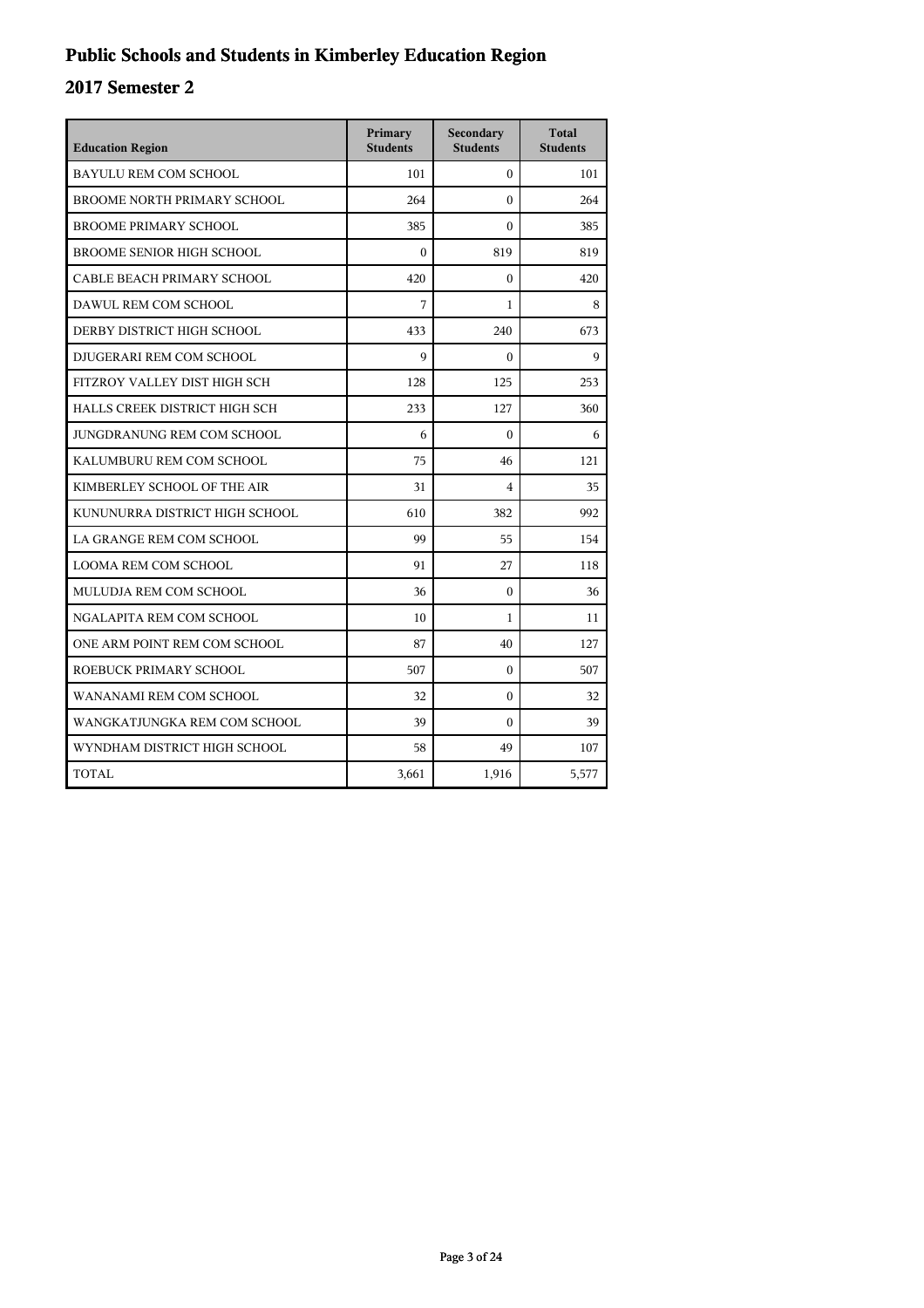## **Public Schools and Students in Midwest Education Region**

| <b>Education Region</b>                | Primary<br><b>Students</b> | Secondary<br><b>Students</b> | <b>Total</b><br><b>Students</b> |
|----------------------------------------|----------------------------|------------------------------|---------------------------------|
| ALLENDALE PRIMARY SCHOOL               | 377                        | $\overline{0}$               | 377                             |
| <b>BADGINGARRA PRIMARY SCHOOL</b>      | 26                         | $\Omega$                     | 26                              |
| <b>BEACHLANDS PRIMARY SCHOOL</b>       | 132                        | $\boldsymbol{0}$             | 132                             |
| <b>BINNU PRIMARY SCHOOL</b>            | 24                         | $\mathbf{0}$                 | 24                              |
| BLUFF POINT PRIMARY SCHOOL             | 299                        | $\mathbf{0}$                 | 299                             |
| BURRINGURRAH REM COM SCHOOL            | 33                         | 17                           | 50                              |
| CARNAMAH DISTRICT HIGH SCHOOL          | 64                         | 32                           | 96                              |
| CARNARVON COMMUNITY COLLEGE            | 323                        | 164                          | 487                             |
| CARNARVON SCHOOL OF THE AIR            | 45                         | $\mathbf{0}$                 | 45                              |
| <b>CERVANTES PRIMARY SCHOOL</b>        | 50                         | $\mathbf{0}$                 | 50                              |
| CHAPMAN VALLEY PRIMARY SCHOOL          | 29                         | $\mathbf{0}$                 | 29                              |
| <b>COOROW PRIMARY SCHOOL</b>           | 34                         | $\mathbf{0}$                 | 34                              |
| <b>CUE PRIMARY SCHOOL</b>              | 17                         | $\boldsymbol{0}$             | 17                              |
| DANDARAGAN PRIMARY SCHOOL              | 36                         | $\boldsymbol{0}$             | 36                              |
| DONGARA DISTRICT HIGH SCHOOL           | 342                        | 89                           | 431                             |
| ENEABBA PRIMARY SCHOOL                 | 22                         | $\mathbf{0}$                 | 22                              |
| EXMOUTH DISTRICT HIGH SCHOOL           | 286                        | 181                          | 467                             |
| GASCOYNE JUNCTION REM COM SCH          | 8                          | $\overline{2}$               | 10                              |
| <b>GERALDTON PRIMARY SCHOOL</b>        | 360                        | $\mathbf{0}$                 | 360                             |
| <b>GERALDTON SENIOR COLLEGE</b>        | $\mathbf{0}$               | 777                          | 777                             |
| <b>HOLLAND STREET SCHOOL</b>           | 28                         | 22                           | 50                              |
| JOHN WILLCOCK COLLEGE                  | $\theta$                   | 792                          | 792                             |
| <b>JURIEN BAY DISTRICT HIGH SCHOOL</b> | 182                        | 111                          | 293                             |
| KALBARRI DISTRICT HIGH SCHOOL          | 122                        | 79                           | 201                             |
| LEEMAN PRIMARY SCHOOL                  | 42                         | $\mathbf{0}$                 | 42                              |
| MEEKATHARRA DISTRICT HIGH SCH          | 81                         | 28                           | 109                             |
| MEEKATHARRA SCHOOL OF THE AIR          | 29                         | $\mathbf{1}$                 | 30                              |
| MINGENEW PRIMARY SCHOOL                | 58                         | $\mathbf{0}$                 | 58                              |
| MORAWA DISTRICT HIGH SCHOOL            | 83                         | 74                           | 157                             |
| MOUNT MAGNET DISTRICT HIGH SCH         | 87                         | 35                           | 122                             |
| MOUNT TARCOOLA PRIMARY SCHOOL          | 436                        | $\Omega$                     | 436                             |
| MULLEWA DISTRICT HIGH SCHOOL           | 57                         | 36                           | 93                              |
| NORTHAMPTON DISTRICT HIGH SCH          | 97                         | 33                           | 130                             |
| PERENJORI PRIMARY SCHOOL               | 41                         | $\mathbf{0}$                 | 41                              |
| PIA WADJARRI REM COM SCHOOL            | 16                         | 1                            | 17                              |
| RANGEWAY PRIMARY SCHOOL                | 377                        | $\Omega$                     | 377                             |
| SHARK BAY SCHOOL                       | 69                         | 27                           | 96                              |
| THREE SPRINGS PRIMARY SCHOOL           | 75                         | $\mathbf{0}$                 | 75                              |
| USELESS LOOP PRIMARY SCHOOL            | 17                         | $\mathbf{0}$                 | 17                              |
| WA COL OF AGRI - MORAWA                | $\mathbf{0}$               | 74                           | 74                              |
| WAGGRAKINE PRIMARY SCHOOL              | 542                        | $\mathbf{0}$                 | 542                             |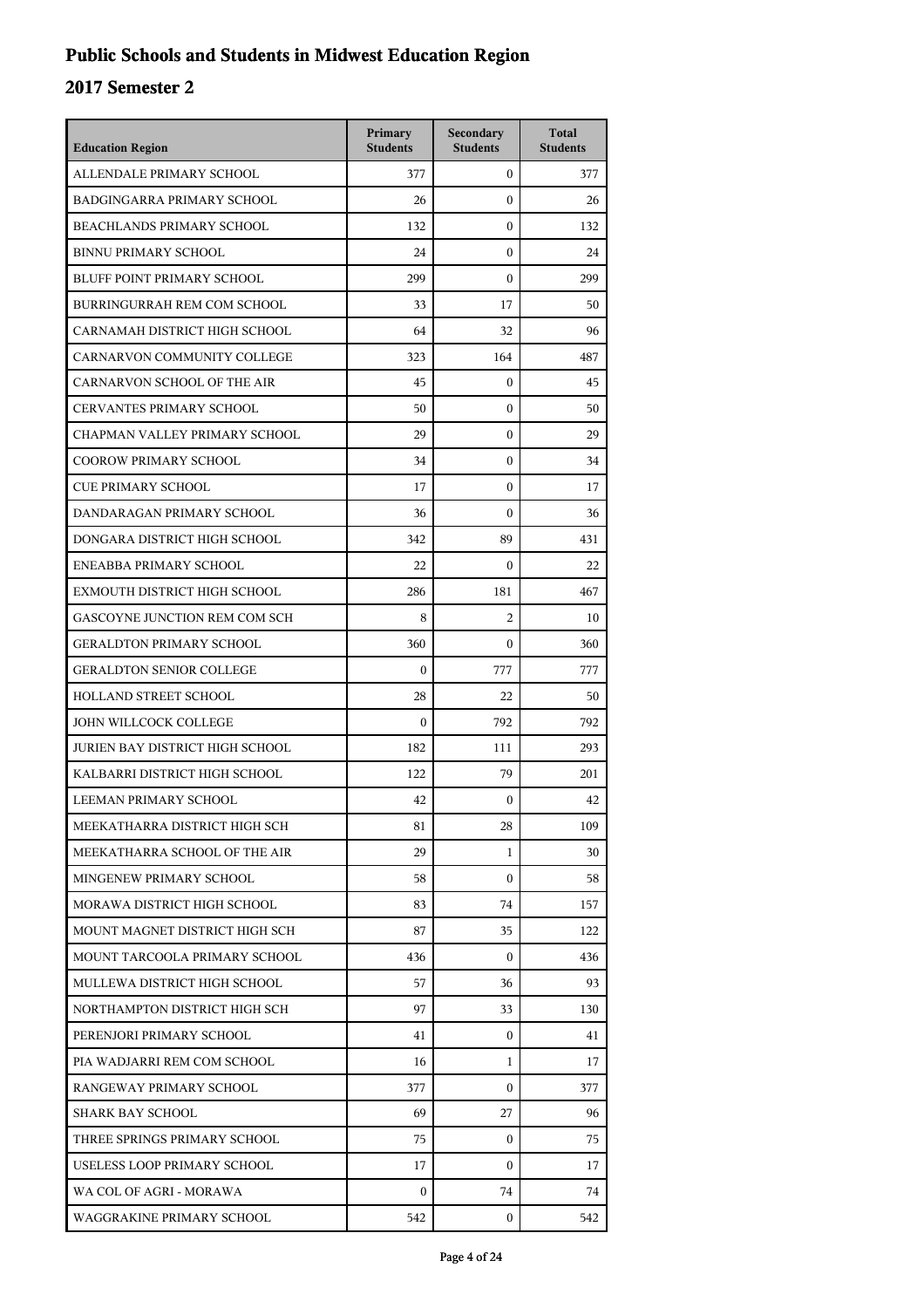## **Public Schools and Students in Midwest Education Region**

| <b>Education Region</b>    | Primary<br><b>Students</b> | Secondary<br><b>Students</b> | <b>Total</b><br><b>Students</b> |
|----------------------------|----------------------------|------------------------------|---------------------------------|
| WALKAWAY PRIMARY SCHOOL    | 72                         | C                            | 72                              |
| WANDINA PRIMARY SCHOOL     | 430                        | 0                            | 430                             |
| WATHEROO PRIMARY SCHOOL    | 29                         | 0                            | 29                              |
| YALGOO PRIMARY SCHOOL      | 31                         | 0                            | 31                              |
| YULGA JINNA REM COM SCHOOL | 12                         | $\Omega$                     | 12                              |
| YUNA PRIMARY SCHOOL        | 26                         |                              | 26                              |
| TOTAL                      | 5,546                      | 2,575                        | 8,121                           |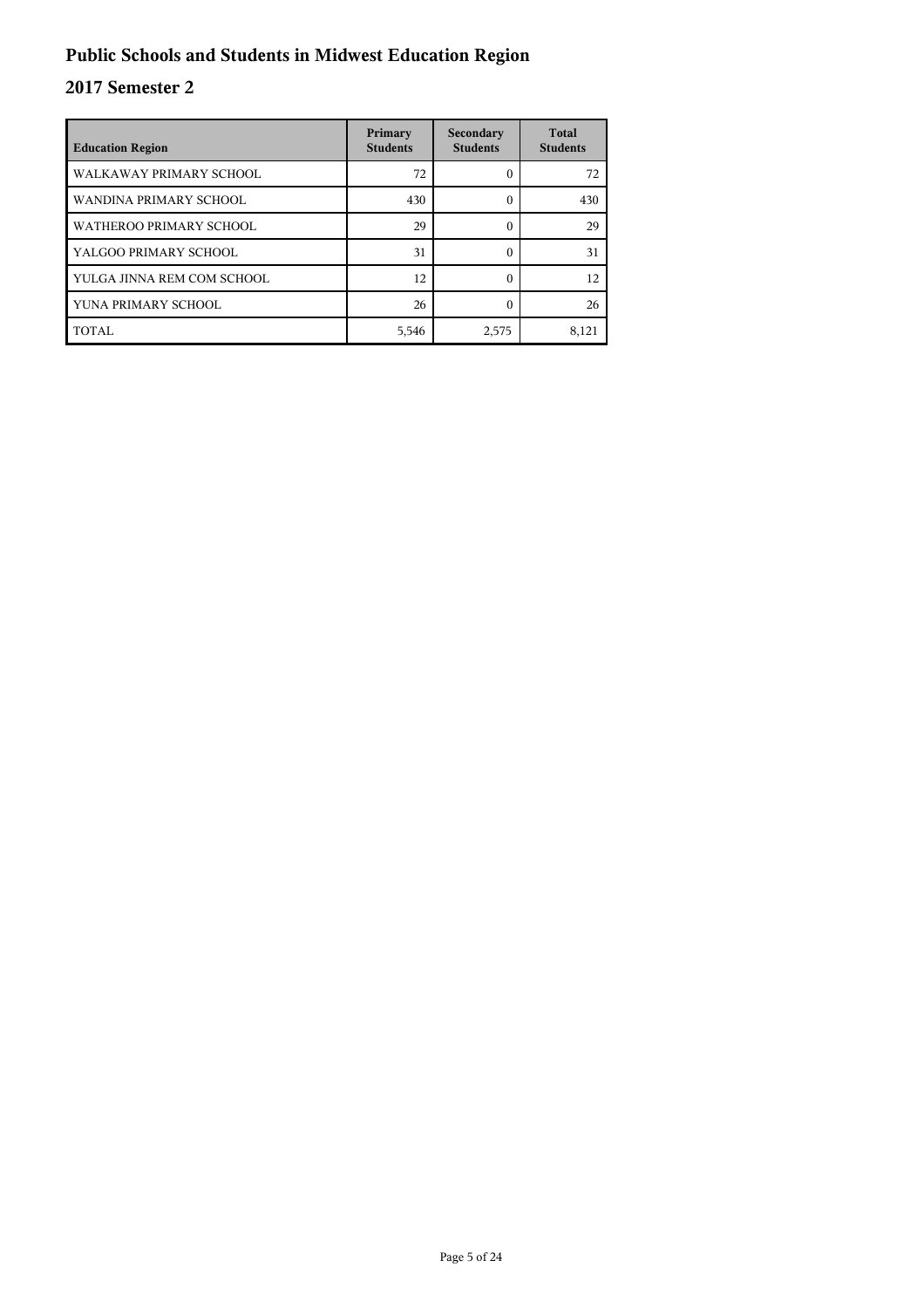| <b>Education Region</b>             | Primary<br><b>Students</b> | Secondary<br><b>Students</b> | <b>Total</b><br><b>Students</b> |
|-------------------------------------|----------------------------|------------------------------|---------------------------------|
| ALINJARRA PRIMARY SCHOOL            | 395                        | $\mathbf{0}$                 | 395                             |
| ALKIMOS BEACH PRIMARY SCHOOL        | 270                        | $\boldsymbol{0}$             | 270                             |
| ALKIMOS PRIMARY SCHOOL              | 433                        | $\boldsymbol{0}$             | 433                             |
| ANNE HAMERSLEY PRIMARY SCHOOL       | 366                        | $\boldsymbol{0}$             | 366                             |
| ANZAC TERRACE PRIMARY SCHOOL        | 353                        | $\mathbf{0}$                 | 353                             |
| ARBOR GROVE PRIMARY SCHOOL          | 697                        | $\mathbf{0}$                 | 697                             |
| ASHDALE PRIMARY SCHOOL              | 866                        | $\boldsymbol{0}$             | 866                             |
| ASHDALE SECONDARY COLLEGE           | $\mathbf{0}$               | 1,536                        | 1,536                           |
| ASHFIELD PRIMARY SCHOOL             | 117                        | $\boldsymbol{0}$             | 117                             |
| AVELEY PRIMARY SCHOOL               | 717                        | 0                            | 717                             |
| <b>BALCATTA PRIMARY SCHOOL</b>      | 217                        | $\mathbf{0}$                 | 217                             |
| <b>BALCATTA SENIOR HIGH SCHOOL</b>  | $\boldsymbol{0}$           | 601                          | 601                             |
| <b>BALGA PRIMARY SCHOOL</b>         | 159                        | $\boldsymbol{0}$             | 159                             |
| <b>BALGA SENIOR HIGH SCHOOL</b>     | $\boldsymbol{0}$           | 536                          | 536                             |
| <b>BALLAJURA COMMUNITY COLLEGE</b>  | $\boldsymbol{0}$           | 1,355                        | 1,355                           |
| <b>BALLAJURA PRIMARY SCHOOL</b>     | 704                        | $\mathbf{0}$                 | 704                             |
| <b>BAMBARA PRIMARY SCHOOL</b>       | 174                        | $\boldsymbol{0}$             | 174                             |
| <b>BANKSIA GROVE PRIMARY SCHOOL</b> | 629                        | $\boldsymbol{0}$             | 629                             |
| <b>BASSENDEAN PRIMARY SCHOOL</b>    | 327                        | $\boldsymbol{0}$             | 327                             |
| BAYSWATER PRIMARY SCHOOL            | 382                        | $\mathbf{0}$                 | 382                             |
| BEAUMARIS PRIMARY SCHOOL            | 734                        | $\mathbf{0}$                 | 734                             |
| BEECHBORO PRIMARY SCHOOL            | 373                        | $\boldsymbol{0}$             | 373                             |
| <b>BELDON ED SUP CTRE</b>           | 52                         | $\boldsymbol{0}$             | 52                              |
| BELDON PRIMARY SCHOOL               | 330                        | $\mathbf{0}$                 | 330                             |
| BELRIDGE SECONDARY COLLEGE          | $\mathbf{0}$               | 966                          | 966                             |
| <b>BELRIDGE SECONDARY ESC</b>       | $\mathbf{0}$               | 104                          | 104                             |
| <b>BINDOON PRIMARY SCHOOL</b>       | 178                        | 0                            | 178                             |
| BOYARE PRIMARY SCHOOL               | 321                        | $\mathbf{0}$                 | 321                             |
| <b>BULLSBROOK COLLEGE</b>           | 578                        | 528                          | 1,106                           |
| <b>BULLSBROOK COM KINDERGARTEN</b>  | 39                         | $\mathbf{0}$                 | 39                              |
| <b>BURBRIDGE SCHOOL</b>             | 29                         | 31                           | 60                              |
| <b>BUTLER COLLEGE</b>               | $\mathbf{0}$               | 1,840                        | 1,840                           |
| <b>BUTLER PRIMARY SCHOOL</b>        | 762                        | $\mathbf{0}$                 | 762                             |
| <b>CAMBOON PRIMARY SCHOOL</b>       | 373                        | 0                            | 373                             |
| CARINE PRIMARY SCHOOL               | 594                        | $\mathbf{0}$                 | 594                             |
| CARINE SENIOR HIGH SCHOOL           | $\mathbf{0}$               | 1,393                        | 1,393                           |
| CARNABY RISE PRIMARY SCHOOL         | 272                        | 0                            | 272                             |
| CARRAMAR PRIMARY SCHOOL             | 852                        | $\mathbf{0}$                 | 852                             |
| CAVERSHAM PRIMARY SCHOOL            | 327                        | 0                            | 327                             |
| CHIDLOW PRIMARY SCHOOL              | 154                        | $\mathbf{0}$                 | 154                             |
| CHRISTMAS ISLAND DIST HIGH SCH      | 170                        | 97                           | 267                             |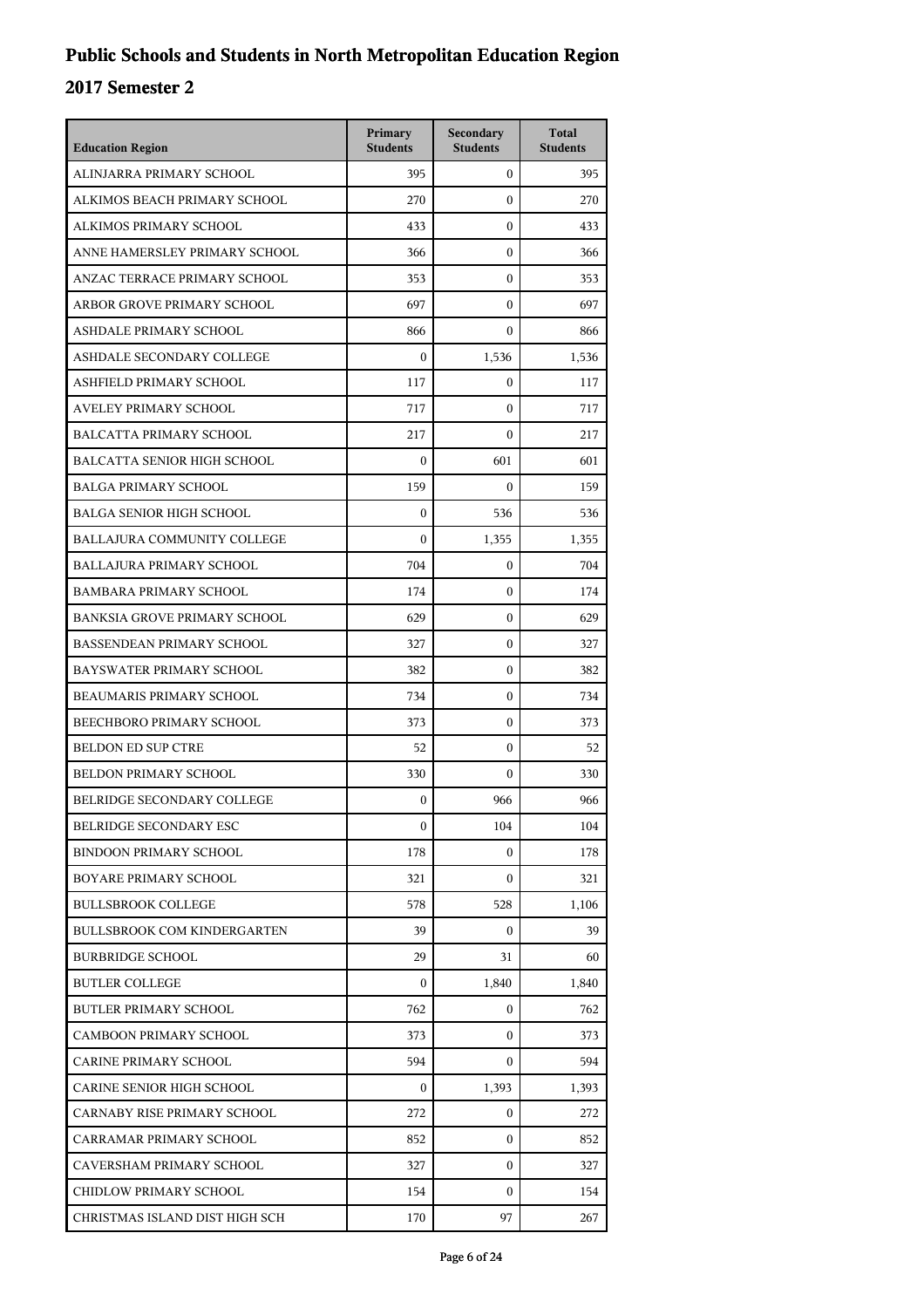| <b>Education Region</b>               | Primary<br><b>Students</b> | Secondary<br><b>Students</b> | <b>Total</b><br><b>Students</b> |
|---------------------------------------|----------------------------|------------------------------|---------------------------------|
| CHURCHLANDS PRIMARY SCHOOL            | 554                        | $\mathbf{0}$                 | 554                             |
| CHURCHLANDS SENIOR HIGH SCHOOL        | $\mathbf{0}$               | 2,569                        | 2,569                           |
| CITY BEACH PRIMARY SCHOOL             | 164                        | $\mathbf{0}$                 | 164                             |
| <b>CLARKSON COMMUNITY HIGH SCHOOL</b> | $\boldsymbol{0}$           | 415                          | 415                             |
| <b>CLARKSON PRIMARY SCHOOL</b>        | 433                        | $\mathbf{0}$                 | 433                             |
| <b>CLAYTON VIEW PRIMARY SCHOOL</b>    | 147                        | $\boldsymbol{0}$             | 147                             |
| COCOS ISLANDS DISTRICT HIGH SCH       | 80                         | 21                           | 101                             |
| CONNOLLY PRIMARY SCHOOL               | 401                        | $\boldsymbol{0}$             | 401                             |
| COOLBINIA PRIMARY SCHOOL              | 443                        | $\boldsymbol{0}$             | 443                             |
| <b>COTTESLOE PRIMARY SCHOOL</b>       | 349                        | $\boldsymbol{0}$             | 349                             |
| <b>CRAIGIE HEIGHTS PRIMARY SCHOOL</b> | 362                        | $\boldsymbol{0}$             | 362                             |
| <b>CREANEY ED SUP CTRE</b>            | 40                         | $\mathbf{0}$                 | 40                              |
| <b>CREANEY PRIMARY SCHOOL</b>         | 325                        | $\boldsymbol{0}$             | 325                             |
| <b>CURRAMBINE PRIMARY SCHOOL</b>      | 823                        | $\boldsymbol{0}$             | 823                             |
| <b>CYRIL JACKSON SENIOR CAMPUS</b>    | $\boldsymbol{0}$           | 433                          | 433                             |
| CYRIL JACKSON SR CAMPUS ES CTRE       | $\boldsymbol{0}$           | 35                           | 35                              |
| DALKEITH PRIMARY SCHOOL               | 369                        | $\mathbf{0}$                 | 369                             |
| DALMAIN PRIMARY SCHOOL                | 310                        | $\boldsymbol{0}$             | 310                             |
| DARLINGTON PRIMARY SCHOOL             | 384                        | $\boldsymbol{0}$             | 384                             |
| DAVALLIA PRIMARY SCHOOL               | 462                        | $\boldsymbol{0}$             | 462                             |
| DEANMORE PRIMARY SCHOOL               | 511                        | $\mathbf{0}$                 | 511                             |
| DIANELLA HEIGHTS PRIMARY SCHOOL       | 475                        | $\mathbf{0}$                 | 475                             |
| DIANELLA PRIMARY COLLEGE              | 343                        | $\boldsymbol{0}$             | 343                             |
| DIANELLA SECONDARY COLLEGE            | $\boldsymbol{0}$           | 508                          | 508                             |
| DIANELLA SECONDARY COLLEGE ESC        | $\mathbf{0}$               | 100                          | 100                             |
| DOUBLEVIEW PRIMARY SCHOOL             | 422                        | 0                            | 422                             |
| DRYANDRA PRIMARY SCHOOL               | 268                        | 0                            | 268                             |
| DUNCRAIG PRIMARY SCHOOL               | 403                        | 0                            | 403                             |
| DUNCRAIG SENIOR HIGH SCHOOL           | $\mathbf{0}$               | 1,389                        | 1,389                           |
| DURHAM ROAD SCHOOL                    | 122                        | 74                           | 196                             |
| EAST BEECHBORO PRIMARY SCHOOL         | 467                        | 0                            | 467                             |
| EAST BUTLER PRIMARY SCHOOL            | 615                        | $\Omega$                     | 615                             |
| EAST HAMERSLEY PRIMARY SCHOOL         | 152                        | $\mathbf{0}$                 | 152                             |
| EAST WANNEROO PRIMARY SCHOOL          | 380                        | $\mathbf{0}$                 | 380                             |
| EASTERN HILLS SNR HIGH SCHOOL         | 0                          | 921                          | 921                             |
| EDDYSTONE PRIMARY SCHOOL              | 261                        | 0                            | 261                             |
| EDEN HILL PRIMARY SCHOOL              | 469                        | $\mathbf{0}$                 | 469                             |
| EDGEWATER PRIMARY SCHOOL              | 429                        | 0                            | 429                             |
| ELLEN STIRLING PRIMARY SCHOOL         | 807                        | 0                            | 807                             |
| ELLENBROOK PRIMARY SCHOOL             | 652                        | 0                            | 652                             |
| ELLENBROOK SECONDARY COLLEGE          | 0                          | 1,665                        | 1,665                           |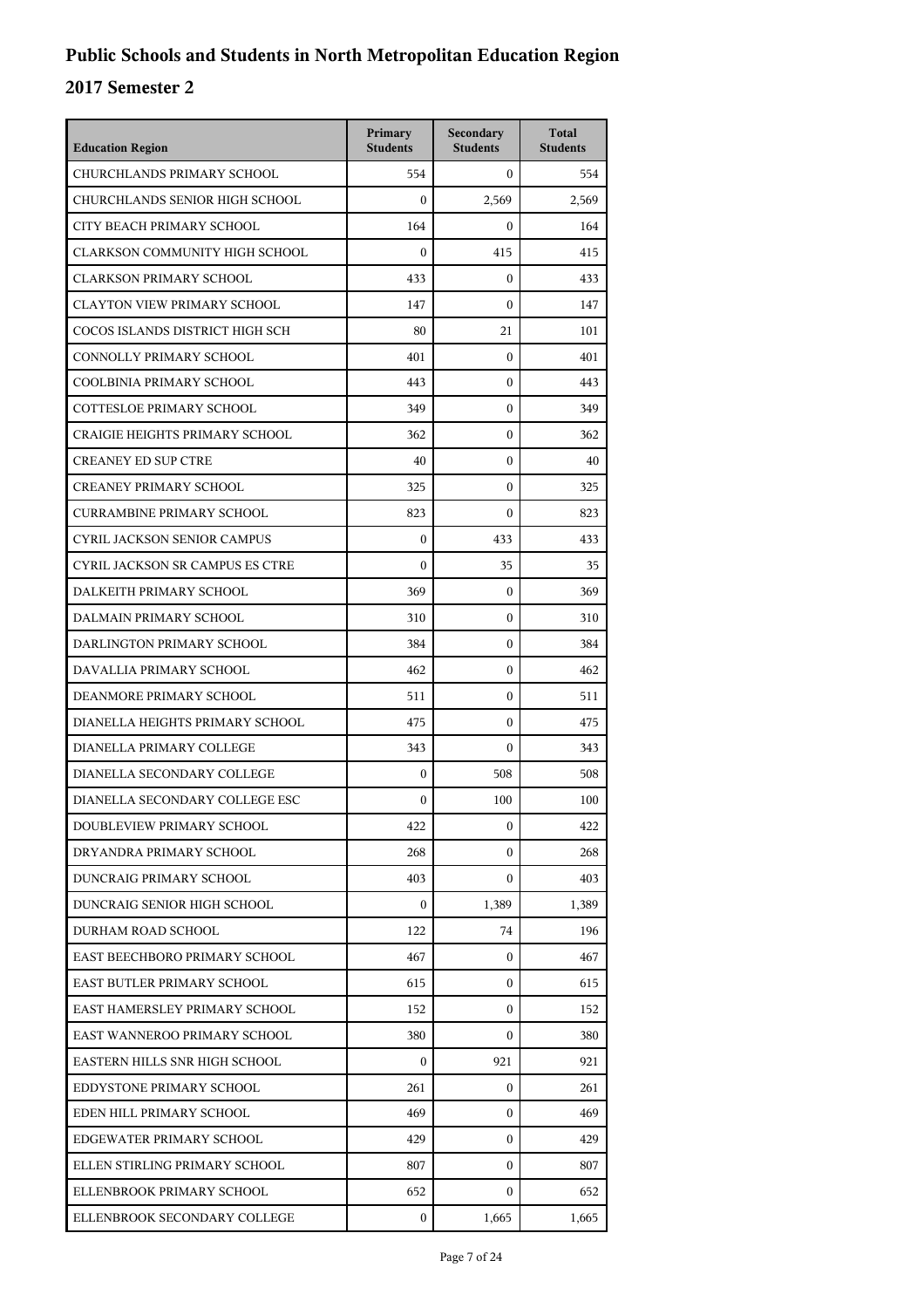| <b>Education Region</b>              | Primary<br><b>Students</b> | Secondary<br><b>Students</b> | <b>Total</b><br><b>Students</b> |
|--------------------------------------|----------------------------|------------------------------|---------------------------------|
| <b>EMBLETON PRIMARY SCHOOL</b>       | 142                        | $\mathbf{0}$                 | 142                             |
| FLOREAT PARK PRIMARY SCHOOL          | 618                        | $\boldsymbol{0}$             | 618                             |
| FRESHWATER BAY PRIMARY SCHOOL        | 476                        | $\boldsymbol{0}$             | 476                             |
| <b>GIDGEGANNUP PRIMARY SCHOOL</b>    | 236                        | $\boldsymbol{0}$             | 236                             |
| GINGIN DISTRICT HIGH SCHOOL          | 233                        | 119                          | 352                             |
| <b>GIRRAWHEEN SENIOR HIGH SCHOOL</b> | $\boldsymbol{0}$           | 457                          | 457                             |
| <b>GLADYS NEWTON SCHOOL</b>          | 28                         | 60                           | 88                              |
| <b>GLEN FORREST COM KINDERGARTEN</b> | 14                         | $\boldsymbol{0}$             | 14                              |
| <b>GLEN FORREST PRIMARY SCHOOL</b>   | 272                        | $\boldsymbol{0}$             | 272                             |
| <b>GLENDALE PRIMARY SCHOOL</b>       | 307                        | $\mathbf{0}$                 | 307                             |
| <b>GLENGARRY PRIMARY SCHOOL</b>      | 409                        | $\boldsymbol{0}$             | 409                             |
| <b>GOOLLELAL PRIMARY SCHOOL</b>      | 240                        | $\boldsymbol{0}$             | 240                             |
| GOVERNOR STIRLING SNR HIGH SCH       | $\boldsymbol{0}$           | 947                          | 947                             |
| <b>GREENMOUNT PRIMARY SCHOOL</b>     | 356                        | $\boldsymbol{0}$             | 356                             |
| <b>GREENWOOD COLLEGE</b>             | $\theta$                   | 1,069                        | 1,069                           |
| <b>GREENWOOD PRIMARY SCHOOL</b>      | 386                        | $\boldsymbol{0}$             | 386                             |
| <b>GUILDFORD PRIMARY SCHOOL</b>      | 288                        | $\boldsymbol{0}$             | 288                             |
| <b>HALIDON PRIMARY SCHOOL</b>        | 253                        | $\boldsymbol{0}$             | 253                             |
| HAMPTON PARK PRIMARY SCHOOL          | 399                        | $\boldsymbol{0}$             | 399                             |
| HAMPTON SENIOR HIGH SCHOOL           | $\theta$                   | 830                          | 830                             |
| HAWKER PARK PRIMARY SCHOOL           | 226                        | $\boldsymbol{0}$             | 226                             |
| HEATHRIDGE PRIMARY SCHOOL            | 172                        | $\boldsymbol{0}$             | 172                             |
| HELENA VALLEY PRIMARY SCHOOL         | 288                        | $\boldsymbol{0}$             | 288                             |
| HERNE HILL PRIMARY SCHOOL            | 172                        | $\boldsymbol{0}$             | 172                             |
| HIGHGATE PRIMARY SCHOOL              | 650                        | $\mathbf{0}$                 | 650                             |
| HILLARYS COMMUNITY KINDERGARTEN      | 28                         | 0                            | 28                              |
| HILLARYS PRIMARY SCHOOL              | 578                        | 0                            | 578                             |
| HILLCREST PRIMARY SCHOOL             | 365                        | $\mathbf{0}$                 | 365                             |
| HOCKING PRIMARY SCHOOL               | 632                        | $\mathbf{0}$                 | 632                             |
| HOLLYWOOD PRIMARY SCHOOL             | 285                        | $\mathbf{0}$                 | 285                             |
| HUDSON PARK PRIMARY SCHOOL           | 261                        | $\mathbf{0}$                 | 261                             |
| ILLAWARRA PRIMARY SCHOOL             | 380                        | 0                            | 380                             |
| INGLEWOOD PRIMARY SCHOOL             | 565                        | $\mathbf{0}$                 | 565                             |
| JOHN BUTLER PRIMARY COLLEGE          | 663                        | 0                            | 663                             |
| JOHN FORREST SECONDARY COLLEGE       | 0                          | 1,134                        | 1,134                           |
| <b>JOLIMONT PRIMARY SCHOOL</b>       | 281                        | $\mathbf{0}$                 | 281                             |
| <b>JOONDALUP ED SUP CTRE</b>         | 57                         | $\mathbf{0}$                 | 57                              |
| JOONDALUP PRIMARY SCHOOL             | 466                        | 0                            | 466                             |
| JOSEPH BANKS SECONDARY COLLEGE       | $\Omega$                   | 1,089                        | 1,089                           |
| KAPINARA PRIMARY SCHOOL              | 391                        | $\mathbf{0}$                 | 391                             |
| KARRINYUP PRIMARY SCHOOL             | 480                        | $\mathbf{0}$                 | 480                             |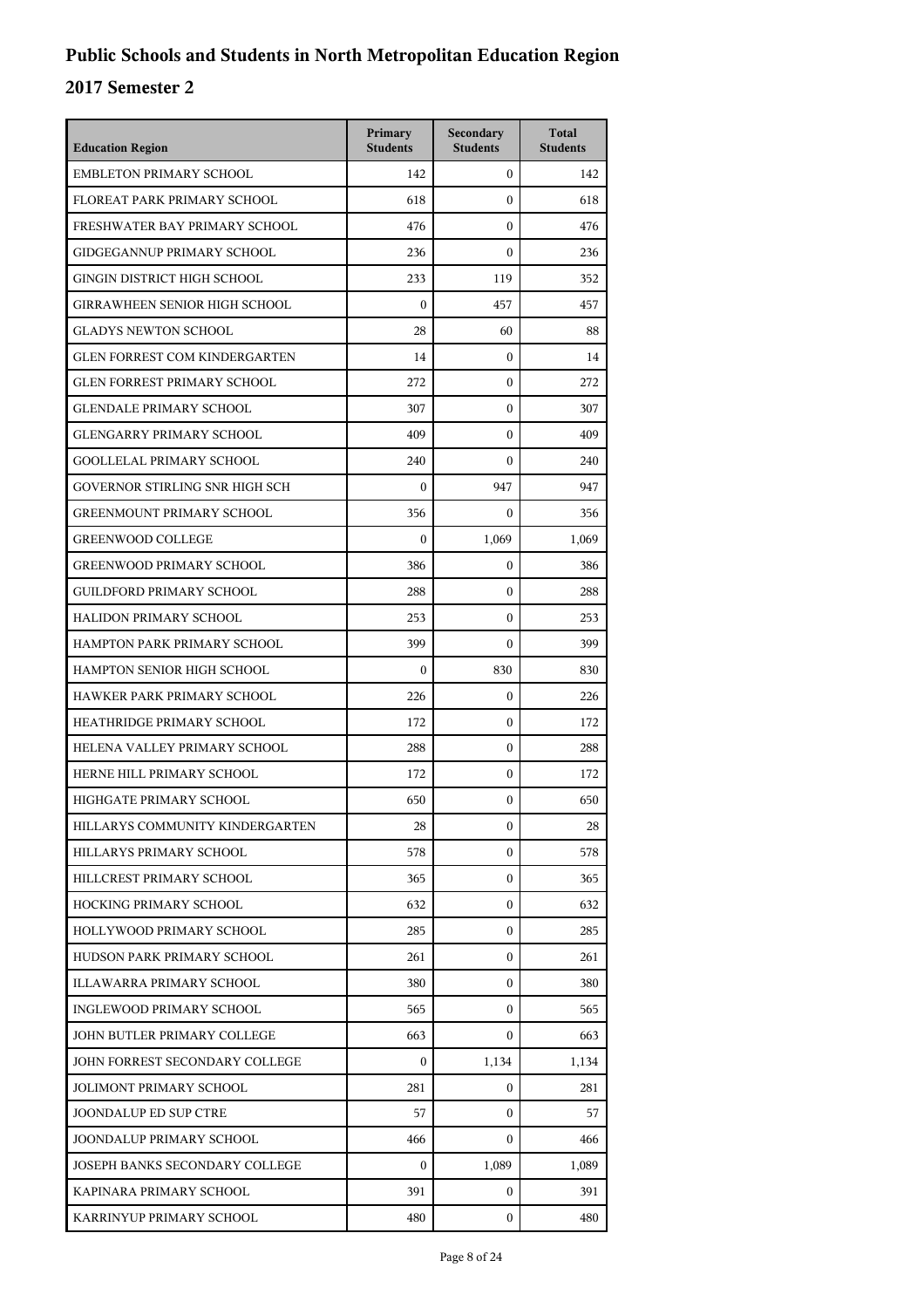| <b>Education Region</b>         | Primary<br><b>Students</b> | Secondary<br><b>Students</b> | <b>Total</b><br><b>Students</b> |
|---------------------------------|----------------------------|------------------------------|---------------------------------|
| <b>KIARA COLLEGE</b>            | $\mathbf{0}$               | 415                          | 415                             |
| <b>KINROSS COLLEGE</b>          | $\Omega$                   | 614                          | 614                             |
| KINROSS PRIMARY SCHOOL          | 679                        | $\mathbf{0}$                 | 679                             |
| KOONDOOLA PRIMARY SCHOOL        | 344                        | $\mathbf{0}$                 | 344                             |
| KYILLA PRIMARY SCHOOL           | 311                        | $\mathbf{0}$                 | 311                             |
| LAKE GWELUP PRIMARY SCHOOL      | 486                        | $\mathbf{0}$                 | 486                             |
| LAKE MONGER PRIMARY SCHOOL      | 226                        | $\mathbf{0}$                 | 226                             |
| <b>LANCELIN PRIMARY SCHOOL</b>  | 115                        | $\mathbf{0}$                 | 115                             |
| LANDSDALE PRIMARY SCHOOL        | 800                        | $\mathbf{0}$                 | 800                             |
| LOCKRIDGE PRIMARY SCHOOL        | 262                        | $\mathbf{0}$                 | 262                             |
| MADELEY PRIMARY SCHOOL          | 532                        | $\mathbf{0}$                 | 532                             |
| MALVERN SPRINGS PRIMARY SCHOOL  | 746                        | $\mathbf{0}$                 | 746                             |
| MARANGAROO PRIMARY SCHOOL       | 236                        | $\mathbf{0}$                 | 236                             |
| <b>MARMION PRIMARY SCHOOL</b>   | 398                        | $\mathbf{0}$                 | 398                             |
| MAYLANDS PENINSULA PRIMARY SCH  | 682                        | $\mathbf{0}$                 | 682                             |
| MERRIWA ED SUP CTRE             | 34                         | $\mathbf{0}$                 | 34                              |
| MERRIWA PRIMARY SCHOOL          | 432                        | $\mathbf{0}$                 | 432                             |
| MIDDLE SWAN PRIMARY SCHOOL      | 460                        | $\mathbf{0}$                 | 460                             |
| MIDVALE PRIMARY SCHOOL          | 343                        | $\mathbf{0}$                 | 343                             |
| MINDARIE PRIMARY SCHOOL         | 703                        | $\mathbf{0}$                 | 703                             |
| MINDARIE SENIOR COLLEGE         | $\mathbf{0}$               | 836                          | 836                             |
| MOORDITJ NOONGAR COM COLLEGE    | 94                         | $\mathbf{0}$                 | 94                              |
| MORLEY PRIMARY SCHOOL           | 188                        | $\mathbf{0}$                 | 188                             |
| MORLEY SENIOR HIGH SCHOOL       | $\mathbf{0}$               | 1,086                        | 1,086                           |
| MOSMAN PARK PRIMARY SCHOOL      | 396                        | $\mathbf{0}$                 | 396                             |
| MOSMAN PARK SCHOOL FOR DEAF CHN | 15                         | 0                            | 15                              |
| MOUNT CLAREMONT PRIMARY SCHOOL  | 211                        | $\mathbf{0}$                 | 211                             |
| MOUNT HAWTHORN ED SUP CTRE      | 27                         | $\mathbf{0}$                 | 27                              |
| MOUNT HAWTHORN PRIMARY SCHOOL   | 852                        | 0                            | 852                             |
| MOUNT HELENA PRIMARY SCHOOL     | 210                        | $\mathbf{0}$                 | 210                             |
| MOUNT LAWLEY PRIMARY SCHOOL     | 510                        | $\mathbf{0}$                 | 510                             |
| MOUNT LAWLEY SENIOR HIGH SCHOOL | $\overline{0}$             | 1,630                        | 1,630                           |
| MULLALOO BEACH PRIMARY SCHOOL   | 309                        | $\mathbf{0}$                 | 309                             |
| MULLALOO COMMUNITY KINDERGARTEN | 36                         | $\mathbf{0}$                 | 36                              |
| MULLALOO HEIGHTS PRIMARY SCHOOL | 244                        | $\mathbf{0}$                 | 244                             |
| MUNDARING PRIMARY SCHOOL        | 323                        | $\mathbf{0}$                 | 323                             |
| NEDLANDS PRIMARY SCHOOL         | 520                        | $\mathbf{0}$                 | 520                             |
| NEWBOROUGH PRIMARY SCHOOL       | 397                        | $\mathbf{0}$                 | 397                             |
| NOLLAMARA PRIMARY SCHOOL        | 267                        | $\mathbf{0}$                 | 267                             |
| NORANDA PRIMARY SCHOOL          | 366                        | $\mathbf{0}$                 | 366                             |
| NORTH BALGA PRIMARY SCHOOL      | 216                        | $\mathbf{0}$                 | 216                             |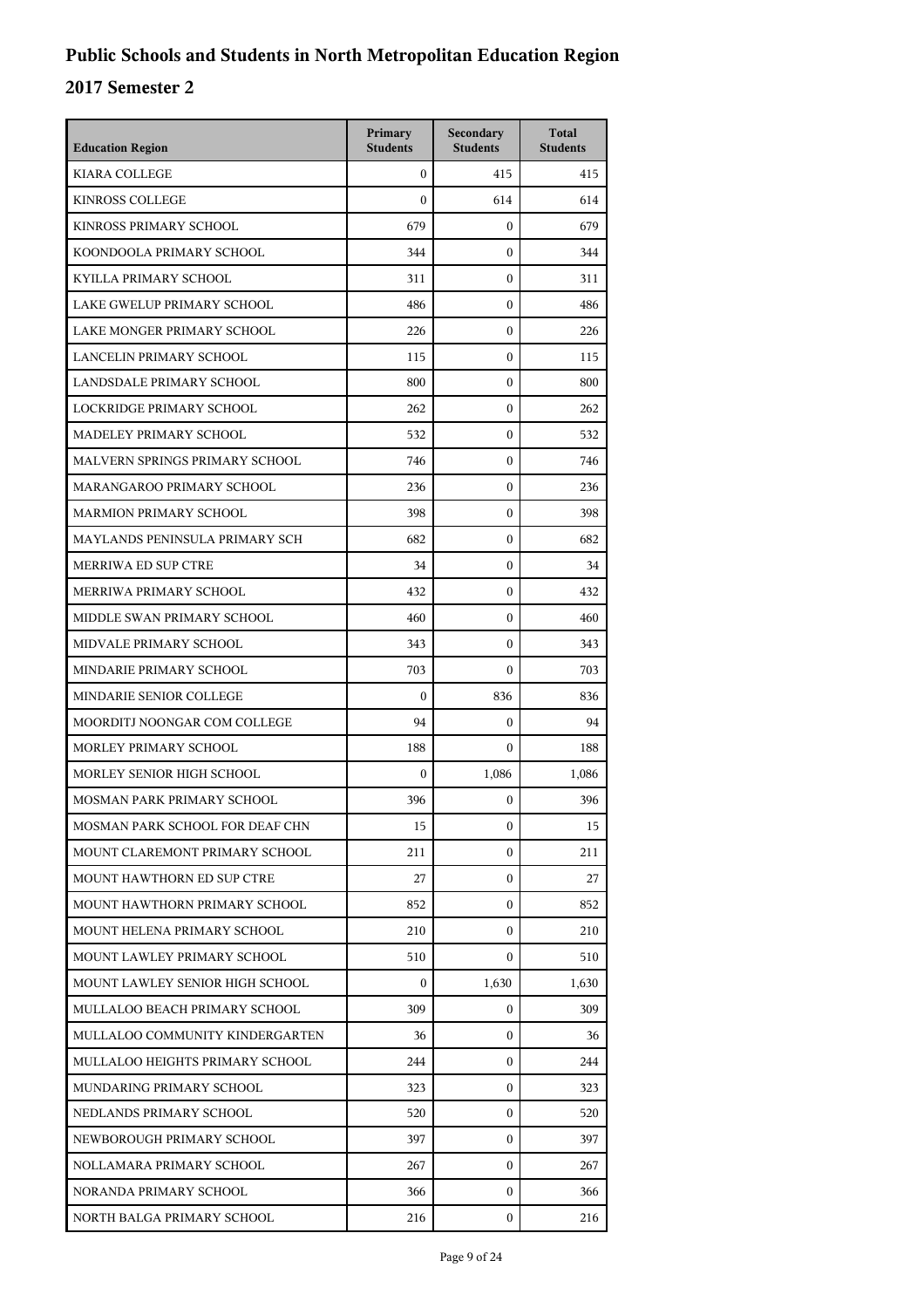| <b>Education Region</b>         | Primary<br><b>Students</b> | Secondary<br><b>Students</b> | <b>Total</b><br><b>Students</b> |
|---------------------------------|----------------------------|------------------------------|---------------------------------|
| NORTH BEACH PRIMARY SCHOOL      | 359                        | $\overline{0}$               | 359                             |
| NORTH COTTESLOE PRIMARY SCHOOL  | 389                        | 0                            | 389                             |
| NORTH EAST METRO LANG DEV CTR   | 249                        | $\overline{0}$               | 249                             |
| NORTH MORLEY PRIMARY SCHOOL     | 206                        | 0                            | 206                             |
| NORTH PERTH PRIMARY SCHOOL      | 465                        | 0                            | 465                             |
| NORTH WOODVALE PRIMARY SCHOOL   | 406                        | $\overline{0}$               | 406                             |
| OCEAN REEF PRIMARY SCHOOL       | 282                        | 0                            | 282                             |
| OCEAN REEF SENIOR HIGH SCHOOL   | $\mathbf{0}$               | 1,146                        | 1,146                           |
| OSBORNE PRIMARY SCHOOL          | 172                        | 0                            | 172                             |
| PADBURY COMMUNITY KINDERGARTEN  | 10                         | 0                            | 10                              |
| PADBURY PRIMARY SCHOOL          | 106                        | $\overline{0}$               | 106                             |
| PARKERVILLE PRIMARY SCHOOL      | 290                        | 0                            | 290                             |
| PEARSALL PRIMARY SCHOOL         | 449                        | $\overline{0}$               | 449                             |
| PERTH MODERN SCHOOL             | $\boldsymbol{0}$           | 1,371                        | 1,371                           |
| POSEIDON PRIMARY SCHOOL         | 291                        | 0                            | 291                             |
| POYNTER PRIMARY SCHOOL          | 523                        | $\overline{0}$               | 523                             |
| QUINNS BEACH PRIMARY SCHOOL     | 474                        | 0                            | 474                             |
| QUINNS ROCKS PRIMARY SCHOOL     | 415                        | $\overline{0}$               | 415                             |
| RAWLINSON PRIMARY SCHOOL        | 462                        | 0                            | 462                             |
| ROSALIE PRIMARY SCHOOL          | 555                        | 0                            | 555                             |
| ROSEWORTH ED SUP CTRE           | 29                         | $\overline{0}$               | 29                              |
| ROSEWORTH PRIMARY SCHOOL        | 299                        | 0                            | 299                             |
| SAWYERS VALLEY PRIMARY SCHOOL   | 185                        | $\overline{0}$               | 185                             |
| SCARBOROUGH PRIMARY SCHOOL      | 175                        | 0                            | 175                             |
| SCHOOL OF ISOLATED AND DISTANCE | 111                        | 284                          | 395                             |
| SEAVIEW COMMUNITY KINDERGARTEN  | 38                         | 0                            | 38                              |
| <b>SHENTON COLLEGE</b>          | $\overline{0}$             | 1,981                        | 1,981                           |
| SHENTON COLLEGE DEAF ED CTRE    | $\overline{0}$             | 34                           | 34                              |
| SIR DAVID BRAND SCHOOL          | 30                         | 25                           | 55                              |
| SOMERLY PRIMARY SCHOOL          | 471                        | 0                            | 471                             |
| SORRENTO PRIMARY SCHOOL         | 404                        | 0                            | 404                             |
| SOUTH BALLAJURA ED SUP CTRE     | 56                         | 0                            | 56                              |
| SOUTH BALLAJURA PRIMARY SCHOOL  | 439                        | 0                            | 439                             |
| SOUTH PADBURY PRIMARY SCHOOL    | 383                        | 0                            | 383                             |
| SPRING HILL PRIMARY SCHOOL      | 750                        | 0                            | 750                             |
| SPRINGFIELD PRIMARY SCHOOL      | 376                        | 0                            | 376                             |
| SSEN: BEHAVIOUR AND ENGAGEMENT  | $\mathbf{0}$               | 15                           | 15                              |
| <b>SSEN: SENSORY</b>            | 110                        | 0                            | 110                             |
| SUBIACO PRIMARY SCHOOL          | 643                        | 0                            | 643                             |
| SUTHERLAND DIANELLA PRIMARY SCH | 340                        | 0                            | 340                             |
| SWAN VIEW PRIMARY SCHOOL        | 320                        | 0                            | 320                             |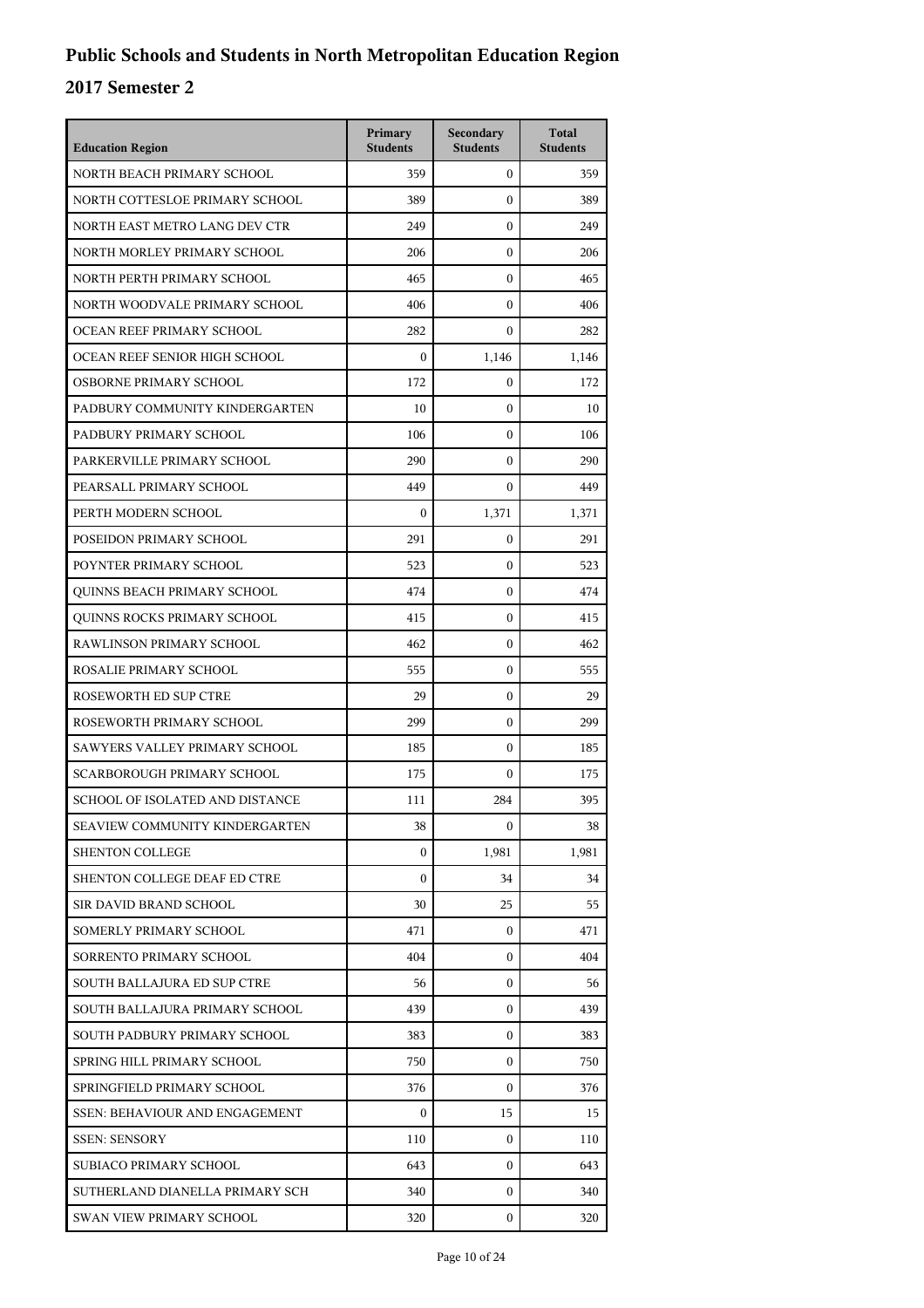| <b>Education Region</b>           | Primary<br><b>Students</b> | Secondary<br><b>Students</b> | <b>Total</b><br><b>Students</b> |
|-----------------------------------|----------------------------|------------------------------|---------------------------------|
| SWAN VIEW SENIOR HIGH SCHOOL      | $\Omega$                   | 557                          | 557                             |
| SWANBOURNE PRIMARY SCHOOL         | 420                        | $\mathbf{0}$                 | 420                             |
| TAKARI PRIMARY SCHOOL             | 163                        | $\boldsymbol{0}$             | 163                             |
| TAPPING PRIMARY SCHOOL            | 779                        | $\mathbf{0}$                 | 779                             |
| <b>TUART COLLEGE</b>              | $\boldsymbol{0}$           | 161                          | 161                             |
| TUART HILL COM KINDERGARTEN       | 19                         | $\boldsymbol{0}$             | 19                              |
| TUART HILL PRIMARY SCHOOL         | 393                        | $\boldsymbol{0}$             | 393                             |
| TWO ROCKS PRIMARY SCHOOL          | 460                        | $\boldsymbol{0}$             | 460                             |
| UPPER SWAN PRIMARY SCHOOL         | 475                        | $\mathbf{0}$                 | 475                             |
| WADDINGTON PRIMARY SCHOOL         | 93                         | $\boldsymbol{0}$             | 93                              |
| <b>WANNEROO PRIMARY SCHOOL</b>    | 453                        | $\boldsymbol{0}$             | 453                             |
| WANNEROO SECONDARY COLLEGE        | $\boldsymbol{0}$           | 1,032                        | 1,032                           |
| WARRIAPENDI PRIMARY SCHOOL        | 187                        | $\boldsymbol{0}$             | 187                             |
| <b>WARWICK SENIOR HIGH SCHOOL</b> | $\boldsymbol{0}$           | 631                          | 631                             |
| WELD SOUARE PRIMARY SCHOOL        | 162                        | $\boldsymbol{0}$             | 162                             |
| WEMBLEY DOWNS PRIMARY SCHOOL      | 418                        | $\boldsymbol{0}$             | 418                             |
| WEMBLEY PRIMARY SCHOOL            | 799                        | $\boldsymbol{0}$             | 799                             |
| WEST BALCATTA PRIMARY SCHOOL      | 485                        | $\boldsymbol{0}$             | 485                             |
| WEST BEECHBORO PRIMARY SCHOOL     | 476                        | $\mathbf{0}$                 | 476                             |
| WEST COAST LANGUAGE DEVELOPMENT   | 277                        | $\mathbf{0}$                 | 277                             |
| WEST COAST SEC ED SUP CTRE        | $\boldsymbol{0}$           | 83                           | 83                              |
| WEST GREENWOOD PRIMARY SCHOOL     | 478                        | $\boldsymbol{0}$             | 478                             |
| WEST LEEDERVILLE PRIMARY SCHOOL   | 543                        | $\boldsymbol{0}$             | 543                             |
| WEST MORLEY PRIMARY SCHOOL        | 268                        | $\mathbf{0}$                 | 268                             |
| WESTMINSTER ED SUP CTRE           | 48                         | 0                            | 48                              |
| WESTMINSTER JNR PRI SCHOOL        | 253                        | $\boldsymbol{0}$             | 253                             |
| WESTMINSTER PRIMARY SCHOOL        | 114                        | $\mathbf{0}$                 | 114                             |
| WOODBRIDGE PRIMARY SCHOOL         | 380                        | $\mathbf{0}$                 | 380                             |
| WOODLANDS PRIMARY SCHOOL          | 453                        | $\mathbf{0}$                 | 453                             |
| WOODVALE PRIMARY SCHOOL           | 415                        | 0                            | 415                             |
| WOODVALE SECONDARY COLLEGE        | $\overline{0}$             | 1,405                        | 1,405                           |
| WOOROLOO PRIMARY SCHOOL           | 67                         | 0                            | 67                              |
| YANCHEP BEACH PRIMARY SCHOOL      | 698                        | $\mathbf{0}$                 | 698                             |
| YANCHEP DISTRICT HIGH SCHOOL      | 327                        | 373                          | 700                             |
| YOKINE PRIMARY SCHOOL             | 326                        | 0                            | 326                             |
| YULUMA PRIMARY SCHOOL             | 207                        | 0                            | 207                             |
| TOTAL                             | 71,831                     | 36,501                       | 108,332                         |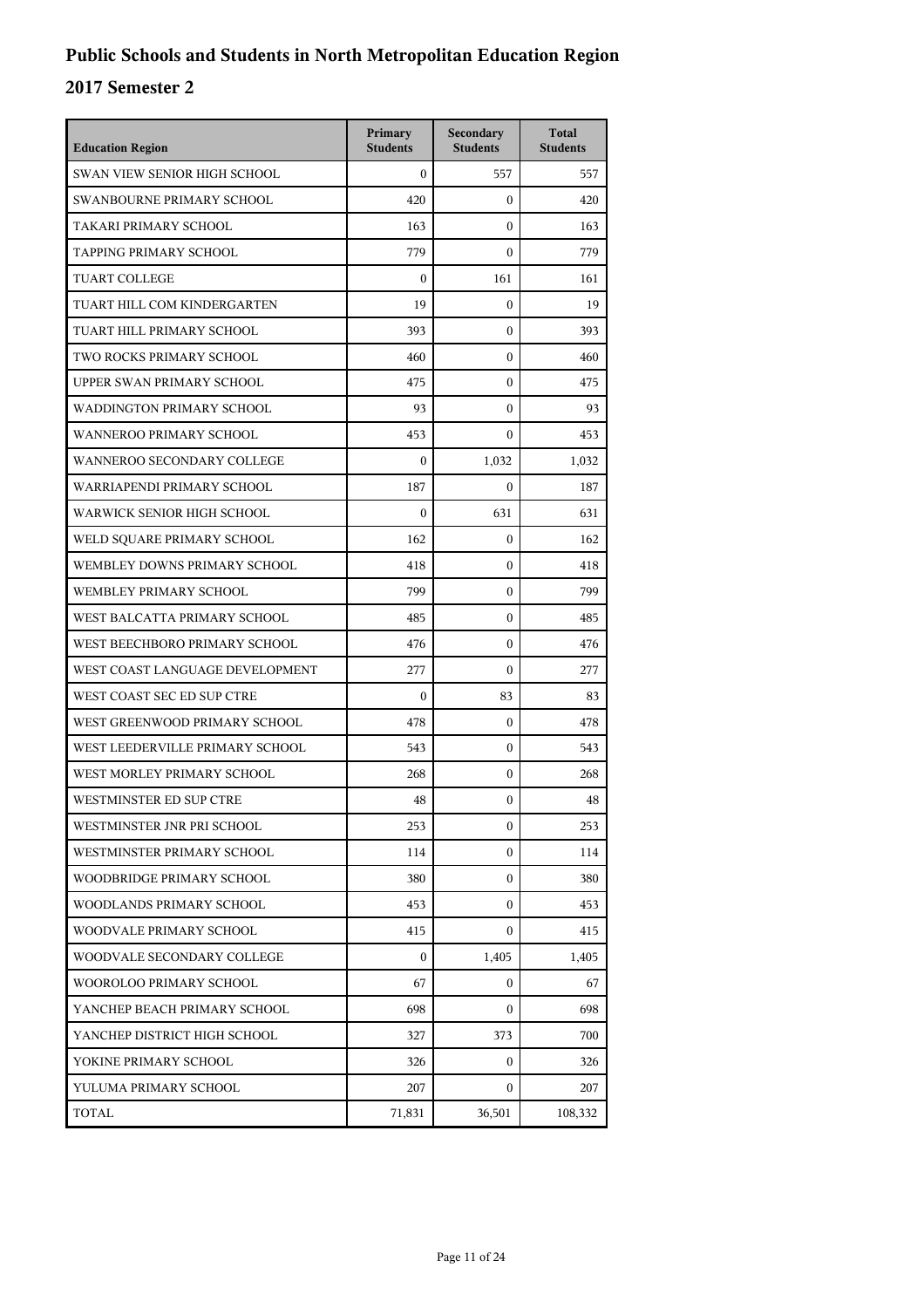## **Public Schools and Students in Pilbara Education Region**

| <b>Education Region</b>        | Primary<br><b>Students</b> | Secondary<br><b>Students</b> | <b>Total</b><br><b>Students</b> |
|--------------------------------|----------------------------|------------------------------|---------------------------------|
| <b>BALER PRIMARY SCHOOL</b>    | 576                        | $\boldsymbol{0}$             | 576                             |
| BAYNTON WEST PRIMARY SCHOOL    | 757                        | $\mathbf{0}$                 | 757                             |
| <b>CASSIA ED SUP CTRE</b>      | 19                         | $\boldsymbol{0}$             | 19                              |
| <b>CASSIA PRIMARY SCHOOL</b>   | 486                        | $\theta$                     | 486                             |
| DAMPIER PRIMARY SCHOOL         | 211                        | $\Omega$                     | 211                             |
| HEDLAND SENIOR HIGH SCHOOL     | $\mathbf{0}$               | 813                          | 813                             |
| JIGALONG REM COM SCHOOL        | 47                         | 30                           | 77                              |
| KARRATHA PRIMARY SCHOOL        | 310                        | $\Omega$                     | 310                             |
| KARRATHA SENIOR HIGH SCHOOL    | $\mathbf{0}$               | 1,050                        | 1,050                           |
| MARBLE BAR PRIMARY SCHOOL      | 28                         | 12                           | 40                              |
| MILLARS WELL PRIMARY SCHOOL    | 285                        | $\boldsymbol{0}$             | 285                             |
| NEWMAN PRIMARY SCHOOL          | 235                        | $\boldsymbol{0}$             | 235                             |
| NEWMAN SENIOR HIGH SCHOOL      | $\mathbf{0}$               | 277                          | 277                             |
| NORTH TOM PRICE PRIMARY SCHOOL | 271                        | $\mathbf{0}$                 | 271                             |
| NULLAGINE PRIMARY SCHOOL       | 18                         | 9                            | 27                              |
| <b>ONSLOW PRIMARY SCHOOL</b>   | 91                         | 18                           | 109                             |
| PANNAWONICA PRIMARY SCHOOL     | 98                         | $\boldsymbol{0}$             | 98                              |
| PARABURDOO PRIMARY SCHOOL      | 228                        | $\boldsymbol{0}$             | 228                             |
| PEGS CREEK PRIMARY SCHOOL      | 229                        | $\mathbf{0}$                 | 229                             |
| PORT HEDLAND PRIMARY SCHOOL    | 460                        | $\boldsymbol{0}$             | 460                             |
| PORT HEDLAND SCHOOL OF THE AIR | 27                         | 1                            | 28                              |
| ROEBOURNE DISTRICT HIGH SCHOOL | 110                        | 42                           | 152                             |
| SOUTH HEDLAND PRIMARY SCHOOL   | 218                        | $\boldsymbol{0}$             | 218                             |
| SOUTH NEWMAN PRIMARY SCHOOL    | 405                        | $\mathbf{0}$                 | 405                             |
| TAMBREY PRIMARY SCHOOL         | 567                        | $\mathbf{0}$                 | 567                             |
| TOM PRICE PRIMARY SCHOOL       | 262                        | $\boldsymbol{0}$             | 262                             |
| TOM PRICE SENIOR HIGH SCHOOL   | $\mathbf{0}$               | 281                          | 281                             |
| WICKHAM PRIMARY SCHOOL         | 294                        | $\mathbf{0}$                 | 294                             |
| YANDEYARRA REM COM SCHOOL      | 19                         | 15                           | 34                              |
| TOTAL                          | 6,251                      | 2,548                        | 8,799                           |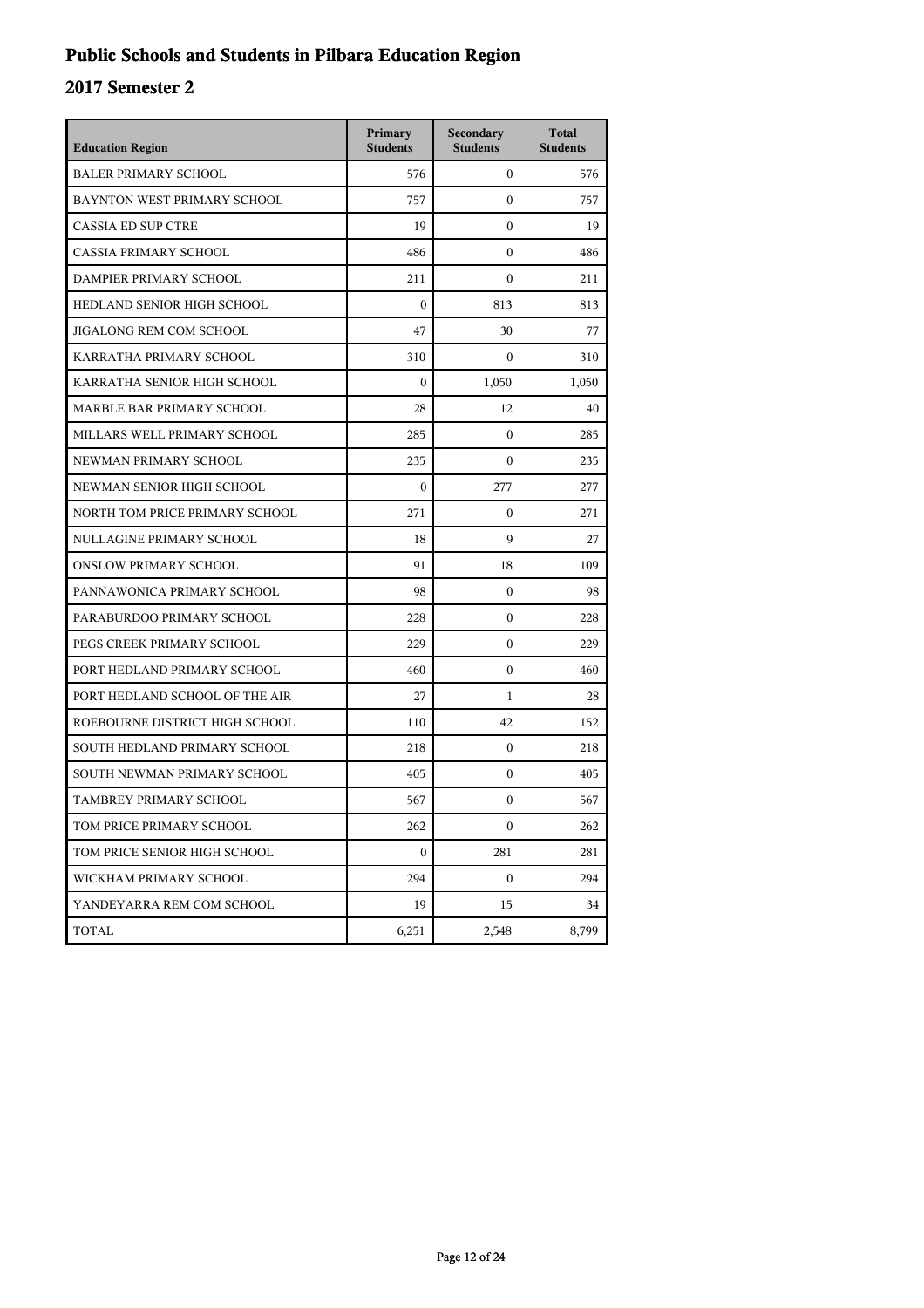| <b>Education Region</b>                | Primary<br><b>Students</b> | Secondary<br><b>Students</b> | <b>Total</b><br><b>Students</b> |
|----------------------------------------|----------------------------|------------------------------|---------------------------------|
| APPLECROSS PRIMARY SCHOOL              | 565                        | $\mathbf{0}$                 | 565                             |
| APPLECROSS SENIOR HIGH SCHOOL          | $\overline{0}$             | 1,496                        | 1,496                           |
| ARDROSS PRIMARY SCHOOL                 | 421                        | $\Omega$                     | 421                             |
| <b>ARMADALE ED SUP CTRE</b>            | 0                          | 55                           | 55                              |
| ARMADALE PRIMARY SCHOOL                | 437                        | $\Omega$                     | 437                             |
| ARMADALE SENIOR HIGH SCHOOL            | $\overline{0}$             | 635                          | 635                             |
| ASHBURTON DRIVE PRIMARY SCHOOL         | 494                        | $\boldsymbol{0}$             | 494                             |
| ATTADALE PRIMARY SCHOOL                | 363                        | $\Omega$                     | 363                             |
| <b>ATWELL COLLEGE</b>                  | $\overline{0}$             | 1,400                        | 1,400                           |
| ATWELL PRIMARY SCHOOL                  | 800                        | $\boldsymbol{0}$             | 800                             |
| AUBIN GROVE PRIMARY SCHOOL             | 1,156                      | $\mathbf{0}$                 | 1,156                           |
| <b>BALDIVIS GARDENS PRIMARY SCHOOL</b> | 252                        | $\boldsymbol{0}$             | 252                             |
| <b>BALDIVIS PRIMARY SCHOOL</b>         | 759                        | $\mathbf{0}$                 | 759                             |
| <b>BALDIVIS SECONDARY COLLEGE</b>      | $\overline{0}$             | 1,677                        | 1,677                           |
| <b>BANKSIA PARK PRIMARY SCHOOL</b>     | 292                        | $\boldsymbol{0}$             | 292                             |
| BANNISTER CREEK PRIMARY SCHOOL         | 542                        | $\mathbf{0}$                 | 542                             |
| <b>BATEMAN PRIMARY SCHOOL</b>          | 260                        | $\boldsymbol{0}$             | 260                             |
| <b>BEACONSFIELD PRIMARY SCHOOL</b>     | 389                        | $\mathbf{0}$                 | 389                             |
| BECKENHAM PRIMARY SCHOOL               | 442                        | $\mathbf{0}$                 | 442                             |
| BEELIAR PRIMARY SCHOOL                 | 468                        | $\mathbf{0}$                 | 468                             |
| BELMAY PRIMARY SCHOOL                  | 220                        | $\mathbf{0}$                 | 220                             |
| <b>BELMONT CITY COLLEGE</b>            | $\overline{0}$             | 820                          | 820                             |
| BELMONT PRIMARY SCHOOL                 | 133                        | $\mathbf{0}$                 | 133                             |
| BENTLEY PRIMARY SCHOOL                 | 129                        | $\mathbf{0}$                 | 129                             |
| BERTRAM PRIMARY SCHOOL                 | 1,011                      | $\mathbf{0}$                 | 1,011                           |
| BIBRA LAKE PRIMARY SCHOOL              | 318                        | 0                            | 318                             |
| <b>BICTON PRIMARY SCHOOL</b>           | 401                        | $\mathbf{0}$                 | 401                             |
| BLETCHLEY PARK PRIMARY SCHOOL          | 1,056                      | $\mathbf{0}$                 | 1,056                           |
| <b>BOORAGOON PRIMARY SCHOOL</b>        | 413                        | 0                            | 413                             |
| BRAMFIELD PARK PRIMARY SCHOOL          | 277                        | $\mathbf{0}$                 | 277                             |
| BRENTWOOD PRIMARY SCHOOL               | 333                        | $\mathbf{0}$                 | 333                             |
| BROOKMAN PRIMARY SCHOOL                | 322                        | $\mathbf{0}$                 | 322                             |
| <b>BULL CREEK PRIMARY SCHOOL</b>       | 361                        | $\mathbf{0}$                 | 361                             |
| <b>BUNGAREE PRIMARY SCHOOL</b>         | 271                        | 0                            | 271                             |
| BURRENDAH PRIMARY SCHOOL               | 629                        | $\mathbf{0}$                 | 629                             |
| BYFORD COMMUNITY KINDERGARTEN          | 37                         | $\mathbf{0}$                 | 37                              |
| BYFORD PRIMARY SCHOOL                  | 333                        | $\mathbf{0}$                 | 333                             |
| BYFORD SECONDARY COLLEGE               | $\mathbf{0}$               | 1,027                        | 1,027                           |
| CALADENIA PRIMARY SCHOOL               | 796                        | 0                            | 796                             |
| CALISTA PRIMARY SCHOOL                 | 509                        | 0                            | 509                             |
| CAMPBELL PRIMARY SCHOOL                | 777                        | $\mathbf{0}$                 | 777                             |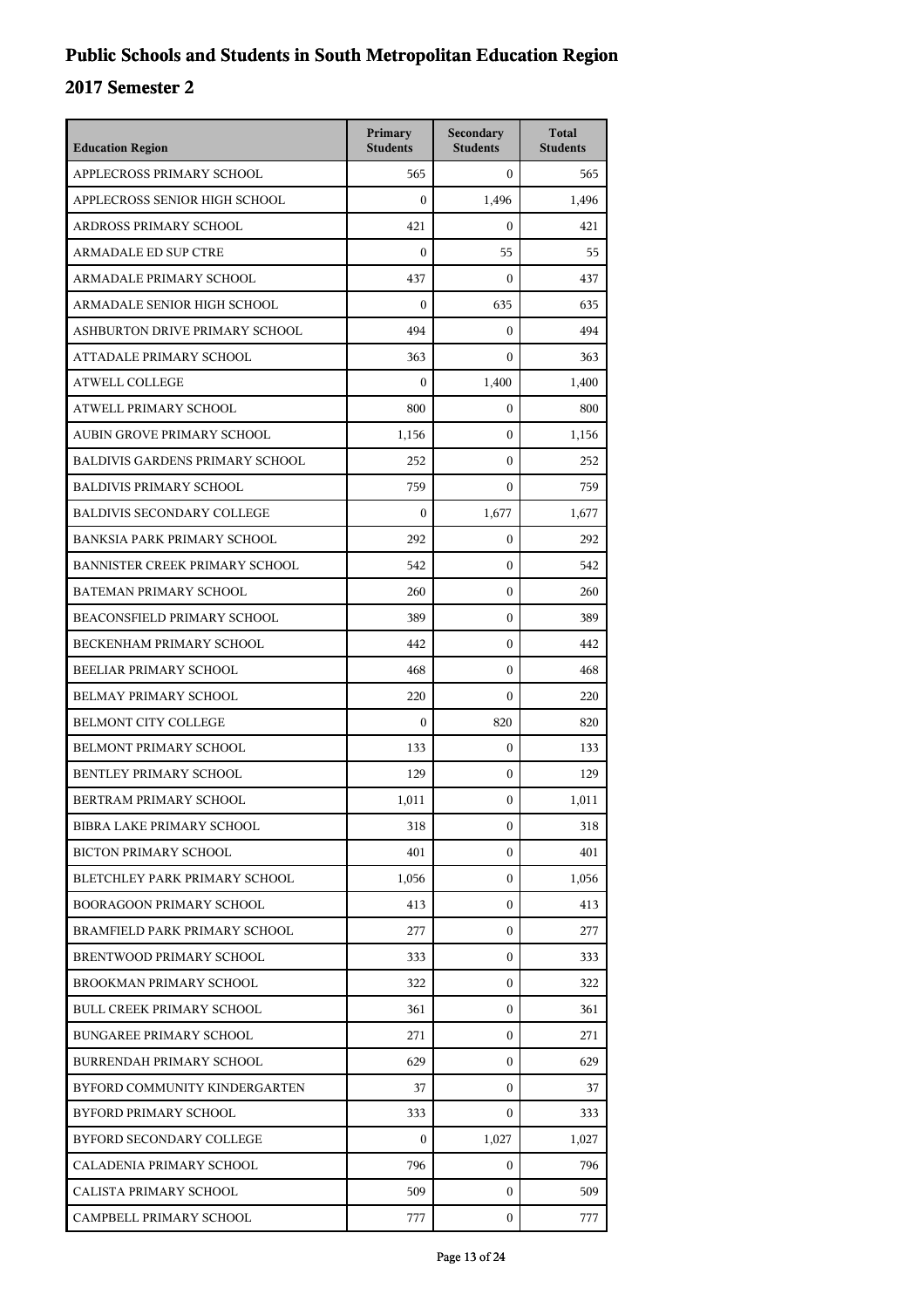| <b>Education Region</b>             | Primary<br><b>Students</b> | Secondary<br><b>Students</b> | <b>Total</b><br><b>Students</b> |
|-------------------------------------|----------------------------|------------------------------|---------------------------------|
| <b>CANNING COLLEGE</b>              | $\overline{0}$             | 567                          | 567                             |
| CANNING VALE COLLEGE                | $\theta$                   | 1,655                        | 1,655                           |
| <b>CANNING VALE ED SUP CTRE</b>     | 49                         | $\mathbf{0}$                 | 49                              |
| CANNING VALE PRIMARY SCHOOL         | 501                        | $\mathbf{0}$                 | 501                             |
| CANNINGTON COM ED SUP CTRE          | $\Omega$                   | 101                          | 101                             |
| CANNINGTON COMMUNITY COLLEGE        | 302                        | 435                          | 737                             |
| CARALEE COMMUNITY SCHOOL            | 315                        | $\mathbf{0}$                 | 315                             |
| CARCOOLA PRIMARY SCHOOL             | 135                        | $\mathbf{0}$                 | 135                             |
| CARLISLE PRIMARY SCHOOL             | 361                        | $\mathbf{0}$                 | 361                             |
| <b>CARSON STREET SCHOOL</b>         | 74                         | $\mathbf{0}$                 | 74                              |
| <b>CASTLEREAGH SCHOOL</b>           | 14                         | 42                           | 56                              |
| <b>CECIL ANDREWS COLLEGE</b>        | $\boldsymbol{0}$           | 601                          | 601                             |
| CHALLIS COMMUNITY PRIMARY SCHOOL    | 866                        | $\mathbf{0}$                 | 866                             |
| <b>CHARTHOUSE PRIMARY SCHOOL</b>    | 521                        | $\mathbf{0}$                 | 521                             |
| <b>CLIFTON HILLS PRIMARY SCHOOL</b> | 419                        | $\mathbf{0}$                 | 419                             |
| <b>CLOVERDALE ED SUP CTRE</b>       | 44                         | $\mathbf{0}$                 | 44                              |
| <b>CLOVERDALE PRIMARY SCHOOL</b>    | 362                        | $\mathbf{0}$                 | 362                             |
| <b>COLLIER PRIMARY SCHOOL</b>       | 239                        | $\mathbf{0}$                 | 239                             |
| <b>COMET BAY COLLEGE</b>            | $\boldsymbol{0}$           | 1,713                        | 1,713                           |
| <b>COMET BAY PRIMARY SCHOOL</b>     | 901                        | $\mathbf{0}$                 | 901                             |
| <b>COMO PRIMARY SCHOOL</b>          | 387                        | $\mathbf{0}$                 | 387                             |
| COMO SECONDARY COLLEGE              | $\mathbf{0}$               | 825                          | 825                             |
| COODANUP COLLEGE                    | $\mathbf{0}$               | 640                          | 640                             |
| <b>COOGEE PRIMARY SCHOOL</b>        | 505                        | $\mathbf{0}$                 | 505                             |
| COOLBELLUP COMMUNITY SCHOOL         | 270                        | $\mathbf{0}$                 | 270                             |
| COOLBELLUP LEARNING CENTRE          | 25                         | 0                            | 25                              |
| COOLOONGUP PRIMARY SCHOOL           | 374                        | 0                            | 374                             |
| <b>CURTIN PRIMARY SCHOOL</b>        | 110                        | $\mathbf{0}$                 | 110                             |
| DARLING RANGE SPORTS COLLEGE        | $\mathbf{0}$               | 976                          | 976                             |
| DAWSON PARK PRIMARY SCHOOL          | 483                        | 0                            | 483                             |
| DUDLEY PARK PRIMARY SCHOOL          | 475                        | $\mathbf{0}$                 | 475                             |
| <b>DWELLINGUP PRIMARY SCHOOL</b>    | 56                         | $\mathbf{0}$                 | 56                              |
| EAST FREMANTLE PRIMARY SCHOOL       | 427                        | $\mathbf{0}$                 | 427                             |
| EAST HAMILTON HILL PRIMARY SCH      | 188                        | 0                            | 188                             |
| EAST KENWICK PRIMARY SCHOOL         | 387                        | 0                            | 387                             |
| EAST MADDINGTON PRIMARY SCHOOL      | 409                        | 0                            | 409                             |
| EAST VIC PARK PRIMARY SCHOOL        | 314                        | $\mathbf{0}$                 | 314                             |
| EAST VICTORIA PARK ED SUP CTRE      | 17                         | $\mathbf{0}$                 | 17                              |
| EAST WAIKIKI PRIMARY SCHOOL         | 512                        | 0                            | 512                             |
| EDNEY PRIMARY SCHOOL                | 385                        | 0                            | 385                             |
| <b>ENDEAVOUR ED SUP CTRE</b>        | 46                         | 0                            | 46                              |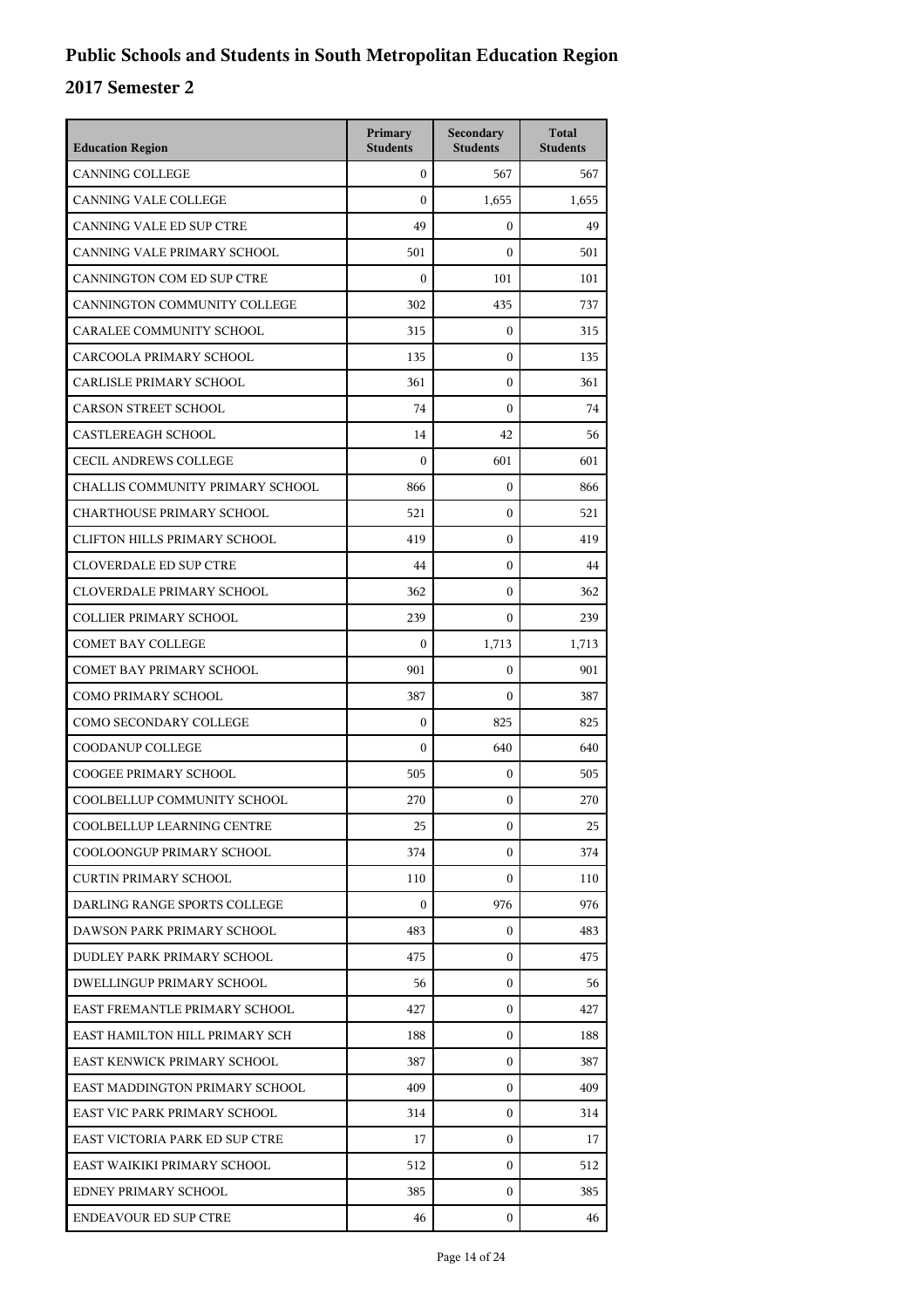| <b>Education Region</b>               | Primary<br><b>Students</b> | Secondary<br><b>Students</b> | <b>Total</b><br><b>Students</b> |
|---------------------------------------|----------------------------|------------------------------|---------------------------------|
| ENDEAVOUR PRIMARY SCHOOL              | 525                        | $\mathbf{0}$                 | 525                             |
| <b>EXCELSIOR PRIMARY SCHOOL</b>       | 475                        | $\mathbf{0}$                 | 475                             |
| <b>FALCON PRIMARY SCHOOL</b>          | 599                        | $\mathbf{0}$                 | 599                             |
| <b>FALLS ROAD PRIMARY SCHOOL</b>      | 317                        | $\mathbf{0}$                 | 317                             |
| FOREST CRESCENT PRIMARY SCHOOL        | 730                        | $\mathbf{0}$                 | 730                             |
| FORRESTDALE PRIMARY SCHOOL            | 109                        | $\mathbf{0}$                 | 109                             |
| FORRESTFIELD PRIMARY SCHOOL           | 167                        | $\mathbf{0}$                 | 167                             |
| FREMANTLE LANG DEV CTR                | 213                        | $\mathbf{0}$                 | 213                             |
| FREMANTLE PRIMARY SCHOOL              | 274                        | $\mathbf{0}$                 | 274                             |
| <b>GIBBS STREET PRIMARY SCHOOL</b>    | 489                        | $\mathbf{0}$                 | 489                             |
| <b>GILMORE COLLEGE</b>                | $\boldsymbol{0}$           | 981                          | 981                             |
| <b>GLENCOE PRIMARY SCHOOL</b>         | 444                        | $\mathbf{0}$                 | 444                             |
| <b>GOLDEN BAY PRIMARY SCHOOL</b>      | 414                        | $\mathbf{0}$                 | 414                             |
| <b>GOOSEBERRY HILL PRIMARY SCHOOL</b> | 452                        | $\mathbf{0}$                 | 452                             |
| <b>GOSNELLS PRIMARY SCHOOL</b>        | 420                        | $\mathbf{0}$                 | 420                             |
| <b>GREENFIELDS PRIMARY SCHOOL</b>     | 370                        | $\mathbf{0}$                 | 370                             |
| <b>GROVELANDS PRIMARY SCHOOL</b>      | 338                        | $\mathbf{0}$                 | 338                             |
| <b>GWYNNE PARK ED SUP CTRE</b>        | 61                         | $\mathbf{0}$                 | 61                              |
| <b>GWYNNE PARK PRIMARY SCHOOL</b>     | 455                        | $\mathbf{0}$                 | 455                             |
| <b>HALLS HEAD COLLEGE</b>             | $\boldsymbol{0}$           | 1,320                        | 1,320                           |
| HALLS HEAD COLLEGE ESC                | $\mathbf{0}$               | 51                           | 51                              |
| HALLS HEAD PRIMARY SCHOOL             | 440                        | $\boldsymbol{0}$             | 440                             |
| HAMILTON SENIOR HIGH SCHOOL           | $\mathbf{0}$               | 226                          | 226                             |
| HAMMOND PARK PRIMARY SCHOOL           | 576                        | $\mathbf{0}$                 | 576                             |
| HARMONY PRIMARY SCHOOL                | 613                        | 0                            | 613                             |
| HARRISDALE PRIMARY SCHOOL             | 846                        | 0                            | 846                             |
| HARRISDALE SENIOR HIGH SCHOOL         | $\mathbf{0}$               | 213                          | 213                             |
| HAZEL ORME COM KINDERGARTEN           | 38                         | $\mathbf{0}$                 | 38                              |
| HIGH WYCOMBE PRIMARY SCHOOL           | 452                        | 0                            | 452                             |
| HILLMAN PRIMARY SCHOOL                | 333                        | $\mathbf{0}$                 | 333                             |
| HILTON PRIMARY SCHOOL                 | 182                        | 0                            | 182                             |
| HONEYWOOD PRIMARY SCHOOL              | 81                         | $\mathbf{0}$                 | 81                              |
| HUNTINGDALE PRIMARY SCHOOL            | 691                        | 0                            | 691                             |
| JANDAKOT PRIMARY SCHOOL               | 509                        | 0                            | 509                             |
| JARRAHDALE PRIMARY SCHOOL             | 83                         | $\mathbf{0}$                 | 83                              |
| JOHN CURTIN COLLEGE OF THE ARTS       | $\mathbf{0}$               | 1,569                        | 1,569                           |
| JOHN TONKIN COLLEGE                   | $\Omega$                   | 971                          | 971                             |
| JOHN TONKIN COLLEGE ESC               | $\Omega$                   | 29                           | 29                              |
| KALAMUNDA PRI ED SUP CTRE             | 44                         | 0                            | 44                              |
| KALAMUNDA PRIMARY SCHOOL              | 351                        | $\mathbf{0}$                 | 351                             |
| KALAMUNDA SEC ED SUP CTRE             | $\mathbf{0}$               | 72                           | 72                              |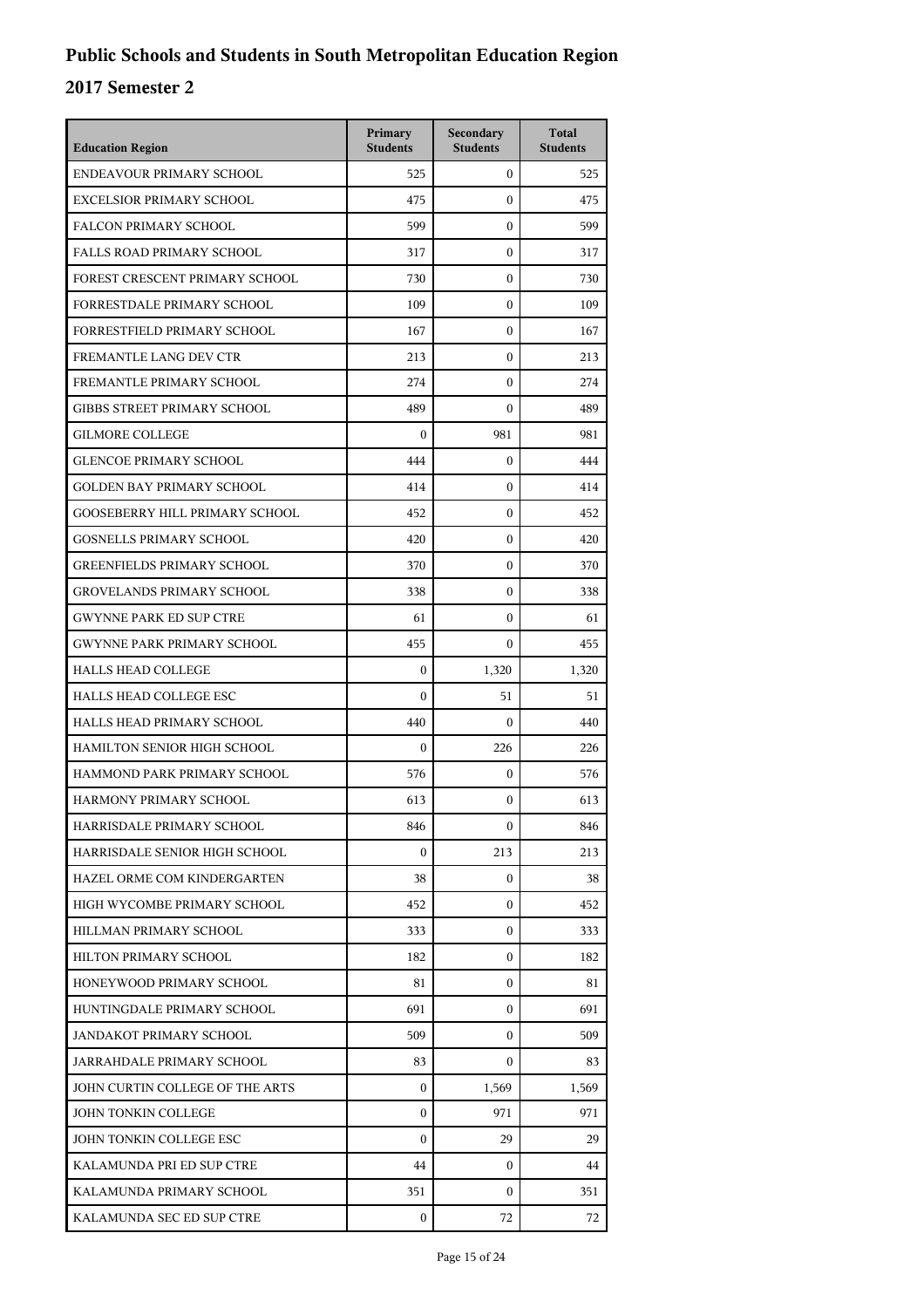| <b>Education Region</b>         | Primary<br><b>Students</b> | Secondary<br><b>Students</b> | <b>Total</b><br><b>Students</b> |
|---------------------------------|----------------------------|------------------------------|---------------------------------|
| KALAMUNDA SENIOR HIGH SCHOOL    | $\mathbf{0}$               | 1,088                        | 1,088                           |
| KARDINYA PRIMARY SCHOOL         | 383                        | 0                            | 383                             |
| KELMSCOTT PRIMARY SCHOOL        | 352                        | $\theta$                     | 352                             |
| KELMSCOTT SENIOR HIGH SCHOOL    | 0                          | 1,352                        | 1,352                           |
| KENSINGTON PRIMARY SCHOOL       | 465                        | 0                            | 465                             |
| KENSINGTON SECONDARY SCHOOL     | $\overline{0}$             | 50                           | 50                              |
| KENT STREET SENIOR HIGH SCHOOL  | $\boldsymbol{0}$           | 902                          | 902                             |
| <b>KENWICK SCHOOL</b>           | 32                         | 43                           | 75                              |
| KEWDALE PRIMARY SCHOOL          | 322                        | 0                            | 322                             |
| KINDAIMANNA COM KINDERGARTEN    | 17                         | 0                            | 17                              |
| KINGSLEY PRIMARY SCHOOL         | 260                        | $\overline{0}$               | 260                             |
| KOORANA ED SUP CTRE             | 18                         | $\overline{0}$               | 18                              |
| KOORANA PRIMARY SCHOOL          | 371                        | $\overline{0}$               | 371                             |
| LAKELAND SENIOR HIGH SCHOOL     | $\boldsymbol{0}$           | 723                          | 723                             |
| <b>LAKELANDS PRIMARY SCHOOL</b> | 706                        | 0                            | 706                             |
| LATHLAIN PRIMARY SCHOOL         | 511                        | $\overline{0}$               | 511                             |
| <b>LEDA ED SUP CTRE</b>         | 55                         | 0                            | 55                              |
| LEDA PRIMARY SCHOOL             | 594                        | $\overline{0}$               | 594                             |
| LEEMING PRIMARY SCHOOL          | 278                        | 0                            | 278                             |
| LEEMING SENIOR HIGH SCHOOL      | $\mathbf{0}$               | 1,022                        | 1,022                           |
| LEEMING SHS ED SUP CTRE         | $\boldsymbol{0}$           | 108                          | 108                             |
| LESMURDIE PRIMARY SCHOOL        | 320                        | 0                            | 320                             |
| LESMURDIE SENIOR HIGH SCHOOL    | $\mathbf{0}$               | 1,004                        | 1,004                           |
| LYNWOOD SENIOR HIGH SCHOOL      | $\boldsymbol{0}$           | 1,247                        | 1,247                           |
| <b>MADDINGTON ED SUP CTRE</b>   | 29                         | 0                            | 29                              |
| MADDINGTON PRIMARY SCHOOL       | 204                        | 0                            | 204                             |
| MAIDA VALE PRIMARY SCHOOL       | 375                        | 0                            | 375                             |
| MAKYBE RISE PRIMARY SCHOOL      | 945                        | 0                            | 945                             |
| MALIBU SCHOOL                   | 48                         | 65                           | 113                             |
| MANDURAH PRIMARY SCHOOL         | 232                        | 0                            | 232                             |
| MANNING PRIMARY SCHOOL          | 386                        | 0                            | 386                             |
| MARRI GROVE PRIMARY SCHOOL      | 566                        | 0                            | 566                             |
| MCDOUGALL PARK COM KINDERGARTEN | 35                         | 0                            | 35                              |
| MEADOW SPRINGS ED SUP CTRE      | 46                         | 0                            | 46                              |
| MEADOW SPRINGS PRIMARY SCHOOL   | 870                        | 0                            | 870                             |
| MEDINA PRIMARY SCHOOL           | 220                        | 0                            | 220                             |
| MELVILLE PRIMARY SCHOOL         | 676                        | 0                            | 676                             |
| MELVILLE SENIOR HIGH SCHOOL     | $\mathbf{0}$               | 1,387                        | 1,387                           |
| MILLEN PRIMARY SCHOOL           | 434                        | 0                            | 434                             |
| MOUNT PLEASANT PRIMARY SCHOOL   | 412                        | 0                            | 412                             |
| MUNDIJONG PRIMARY SCHOOL        | 155                        | 0                            | 155                             |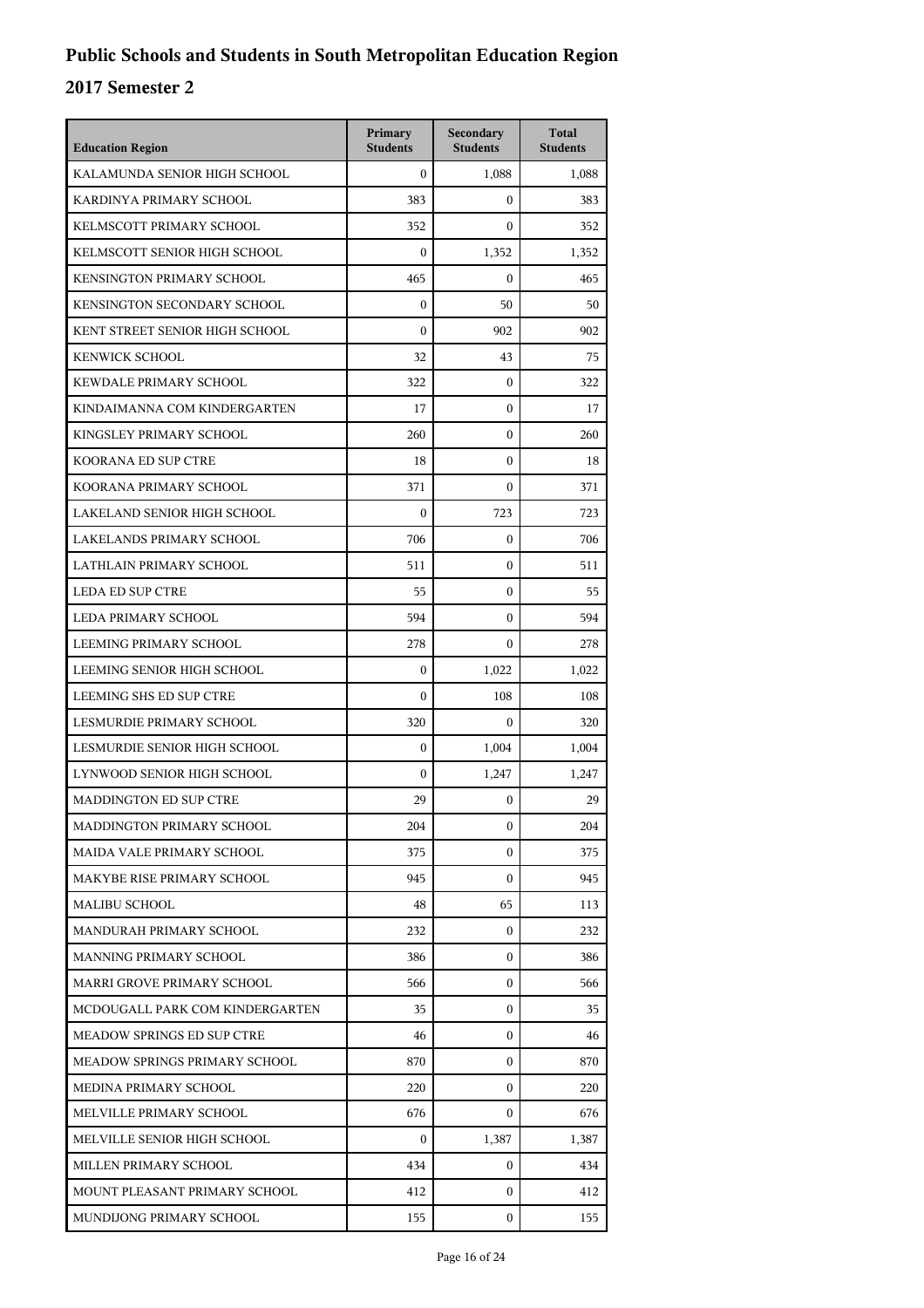| <b>Education Region</b>           | Primary<br><b>Students</b> | Secondary<br><b>Students</b> | <b>Total</b><br><b>Students</b> |
|-----------------------------------|----------------------------|------------------------------|---------------------------------|
| NEERIGEN BROOK PRIMARY SCHOOL     | 359                        | $\mathbf{0}$                 | 359                             |
| NEWTON PRIMARY SCHOOL             | 243                        | $\mathbf{0}$                 | 243                             |
| NORTH DANDALUP PRIMARY SCHOOL     | 127                        | $\boldsymbol{0}$             | 127                             |
| NORTH FREMANTLE PRIMARY SCHOOL    | 157                        | $\boldsymbol{0}$             | 157                             |
| <b>NORTH LAKE SENIOR CAMPUS</b>   | $\Omega$                   | 367                          | 367                             |
| NORTH MANDURAH PRIMARY SCHOOL     | 324                        | 0                            | 324                             |
| NORTH PARMELIA PRIMARY SCHOOL     | 310                        | $\boldsymbol{0}$             | 310                             |
| OBERTHUR PRIMARY SCHOOL           | 632                        | $\boldsymbol{0}$             | 632                             |
| OCEAN ROAD PRIMARY SCHOOL         | 657                        | $\mathbf{0}$                 | 657                             |
| ORANGE GROVE PRIMARY SCHOOL       | 129                        | $\mathbf{0}$                 | 129                             |
| ORELIA PRIMARY SCHOOL             | 351                        | $\mathbf{0}$                 | 351                             |
| PALMYRA PRIMARY SCHOOL            | 512                        | $\mathbf{0}$                 | 512                             |
| PARKWOOD PRIMARY SCHOOL           | 541                        | $\mathbf{0}$                 | 541                             |
| PEEL LANG DEV SCH                 | 249                        | $\mathbf{0}$                 | 249                             |
| PHOENIX PRIMARY SCHOOL            | 242                        | $\mathbf{0}$                 | 242                             |
| PIARA WATERS PRIMARY SCHOOL       | 871                        | $\mathbf{0}$                 | 871                             |
| PICKERING BROOK PRIMARY SCHOOL    | 152                        | $\mathbf{0}$                 | 152                             |
| PINEVIEW COMMUNITY KINDERGARTEN   | 11                         | $\mathbf{0}$                 | 11                              |
| PINJARRA PRIMARY SCHOOL           | 761                        | $\mathbf{0}$                 | 761                             |
| PINJARRA SENIOR HIGH SCHOOL       | $\Omega$                   | 750                          | 750                             |
| PORT KENNEDY PRIMARY SCHOOL       | 503                        | $\boldsymbol{0}$             | 503                             |
| <b>OUEENS PARK PRIMARY SCHOOL</b> | 230                        | $\mathbf{0}$                 | 230                             |
| RANFORD PRIMARY SCHOOL            | 625                        | $\mathbf{0}$                 | 625                             |
| REDCLIFFE PRIMARY SCHOOL          | 257                        | $\mathbf{0}$                 | 257                             |
| RICHMOND PRIMARY SCHOOL           | 429                        | $\mathbf{0}$                 | 429                             |
| RIVERGUMS PRIMARY SCHOOL          | 526                        | 0                            | 526                             |
| <b>RIVERSIDE ED SUP CTRE</b>      | 61                         | 0                            | 61                              |
| RIVERSIDE PRIMARY SCHOOL          | 498                        | $\mathbf{0}$                 | 498                             |
| RIVERTON ED SUP CTRE              | 27                         | 0                            | 27                              |
| RIVERTON PRIMARY SCHOOL           | 590                        | $\mathbf{0}$                 | 590                             |
| RIVERVALE PRIMARY SCHOOL          | 161                        | $\mathbf{0}$                 | 161                             |
| ROCKINGHAM BEACH ED SUP CTRE      | 53                         | $\mathbf{0}$                 | 53                              |
| ROCKINGHAM BEACH PRIMARY SCHOOL   | 500                        | $\mathbf{0}$                 | 500                             |
| ROCKINGHAM LAKES PRIMARY SCHOOL   | 571                        | $\mathbf{0}$                 | 571                             |
| ROCKINGHAM SENIOR HIGH SCHOOL     | $\mathbf{0}$               | 891                          | 891                             |
| ROCKINGHAM SHS ED SUP CTRE        | $\overline{0}$             | 72                           | 72                              |
| ROLEYSTONE COMMUNITY COLLEGE      | 603                        | 183                          | 786                             |
| ROSSMOYNE PRIMARY SCHOOL          | 449                        | $\mathbf{0}$                 | 449                             |
| ROSSMOYNE SENIOR HIGH SCHOOL      | $\Omega$                   | 2,094                        | 2,094                           |
| ROSSMOYNE-RIVERTON COM KIN        | 40                         | $\mathbf{0}$                 | 40                              |
| ROSTRATA PRIMARY SCHOOL           | 862                        | $\mathbf{0}$                 | 862                             |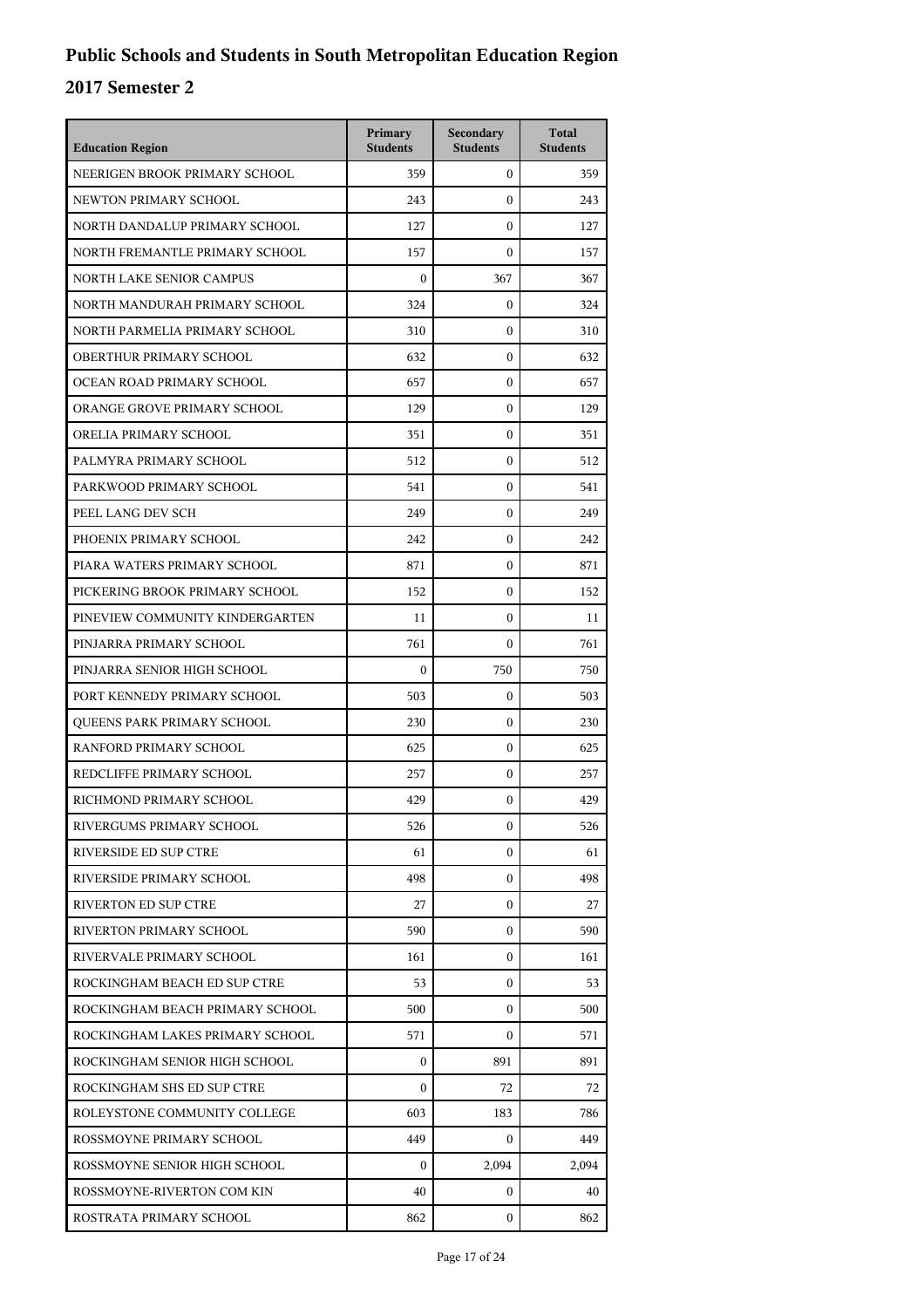| <b>Education Region</b>         | Primary<br><b>Students</b> | Secondary<br><b>Students</b> | <b>Total</b><br><b>Students</b> |
|---------------------------------|----------------------------|------------------------------|---------------------------------|
| SAFETY BAY PRIMARY SCHOOL       | 721                        | $\mathbf{0}$                 | 721                             |
| SAFETY BAY SENIOR HIGH SCHOOL   | $\mathbf{0}$               | 1,083                        | 1,083                           |
| <b>SAMSON PRIMARY SCHOOL</b>    | 388                        | $\mathbf{0}$                 | 388                             |
| SEAFORTH PRIMARY SCHOOL         | 217                        | $\mathbf{0}$                 | 217                             |
| SECRET HARBOUR PRIMARY SCHOOL   | 753                        | $\mathbf{0}$                 | 753                             |
| SERPENTINE PRIMARY SCHOOL       | 224                        | $\mathbf{0}$                 | 224                             |
| SETTLERS PRIMARY SCHOOL         | 759                        | $\mathbf{0}$                 | 759                             |
| SEVENOAKS SENIOR COLLEGE        | $\mathbf{0}$               | 498                          | 498                             |
| SHELLEY PRIMARY SCHOOL          | 386                        | $\mathbf{0}$                 | 386                             |
| SINGLETON PRIMARY SCHOOL        | 670                        | $\mathbf{0}$                 | 670                             |
| SOUTH COOGEE PRIMARY SCHOOL     | 453                        | $\mathbf{0}$                 | 453                             |
| SOUTH EAST METRO LANG DEV CTR   | 232                        | $\mathbf{0}$                 | 232                             |
| SOUTH FREMANTLE SNR HIGH SCHOOL | $\mathbf{0}$               | 663                          | 663                             |
| SOUTH HALLS HEAD PRIMARY SCHOOL | 621                        | 0                            | 621                             |
| SOUTH LAKE PRIMARY SCHOOL       | 273                        | $\mathbf{0}$                 | 273                             |
| SOUTH PERTH PRIMARY SCHOOL      | 349                        | $\mathbf{0}$                 | 349                             |
| SOUTH THORNLIE PRIMARY SCHOOL   | 465                        | $\mathbf{0}$                 | 465                             |
| <b>SOUTHERN RIVER COLLEGE</b>   | $\mathbf{0}$               | 955                          | 955                             |
| SOUTHWELL PRIMARY SCHOOL        | 93                         | $\mathbf{0}$                 | 93                              |
| SPEARWOOD ALTERNATIVE SCHOOL    | 103                        | $\mathbf{0}$                 | 103                             |
| SPEARWOOD PRIMARY SCHOOL        | 148                        | $\mathbf{0}$                 | 148                             |
| SPRING ROAD COM KINDERGARTEN    | 17                         | $\mathbf{0}$                 | 17                              |
| <b>SUCCESS PRIMARY SCHOOL</b>   | 666                        | $\mathbf{0}$                 | 666                             |
| THORNLIE PRIMARY SCHOOL         | 384                        | $\mathbf{0}$                 | 384                             |
| THORNLIE SENIOR HIGH SCHOOL     | $\mathbf{0}$               | 1,123                        | 1,123                           |
| TUART RISE PRIMARY SCHOOL       | 679                        | 0                            | 679                             |
| VICTORIA PARK PRIMARY SCHOOL    | 496                        | $\mathbf{0}$                 | 496                             |
| WAIKIKI PRIMARY SCHOOL          | 338                        | $\mathbf{0}$                 | 338                             |
| <b>WALLISTON PRIMARY SCHOOL</b> | 179                        | $\mathbf{0}$                 | 179                             |
| WARNBRO COM HIGH SCHOOL ES CTRE | $\mathbf{0}$               | 81                           | 81                              |
| WARNBRO COMMUNITY HIGH SCHOOL   | $\mathbf{0}$               | 908                          | 908                             |
| <b>WARNBRO PRIMARY SCHOOL</b>   | 394                        | $\mathbf{0}$                 | 394                             |
| WAROONA DISTRICT HIGH SCHOOL    | 173                        | 86                           | 259                             |
| WATTLE GROVE PRIMARY SCHOOL     | 720                        | 0                            | 720                             |
| WEST BYFORD PRIMARY SCHOOL      | 747                        | $\mathbf{0}$                 | 747                             |
| WEST LEEMING PRIMARY SCHOOL     | 507                        | $\mathbf{0}$                 | 507                             |
| WESTFIELD PARK PRIMARY SCHOOL   | 306                        | $\mathbf{0}$                 | 306                             |
| WHITE GUM VALLEY PRIMARY SCHOOL | 257                        | $\mathbf{0}$                 | 257                             |
| WILLANDRA PRIMARY SCHOOL        | 604                        | $\mathbf{0}$                 | 604                             |
| WILLETTON PRIMARY SCHOOL        | 621                        | $\mathbf{0}$                 | 621                             |
| WILLETTON SENIOR HIGH SCHOOL    | $\mathbf{0}$               | 2,293                        | 2,293                           |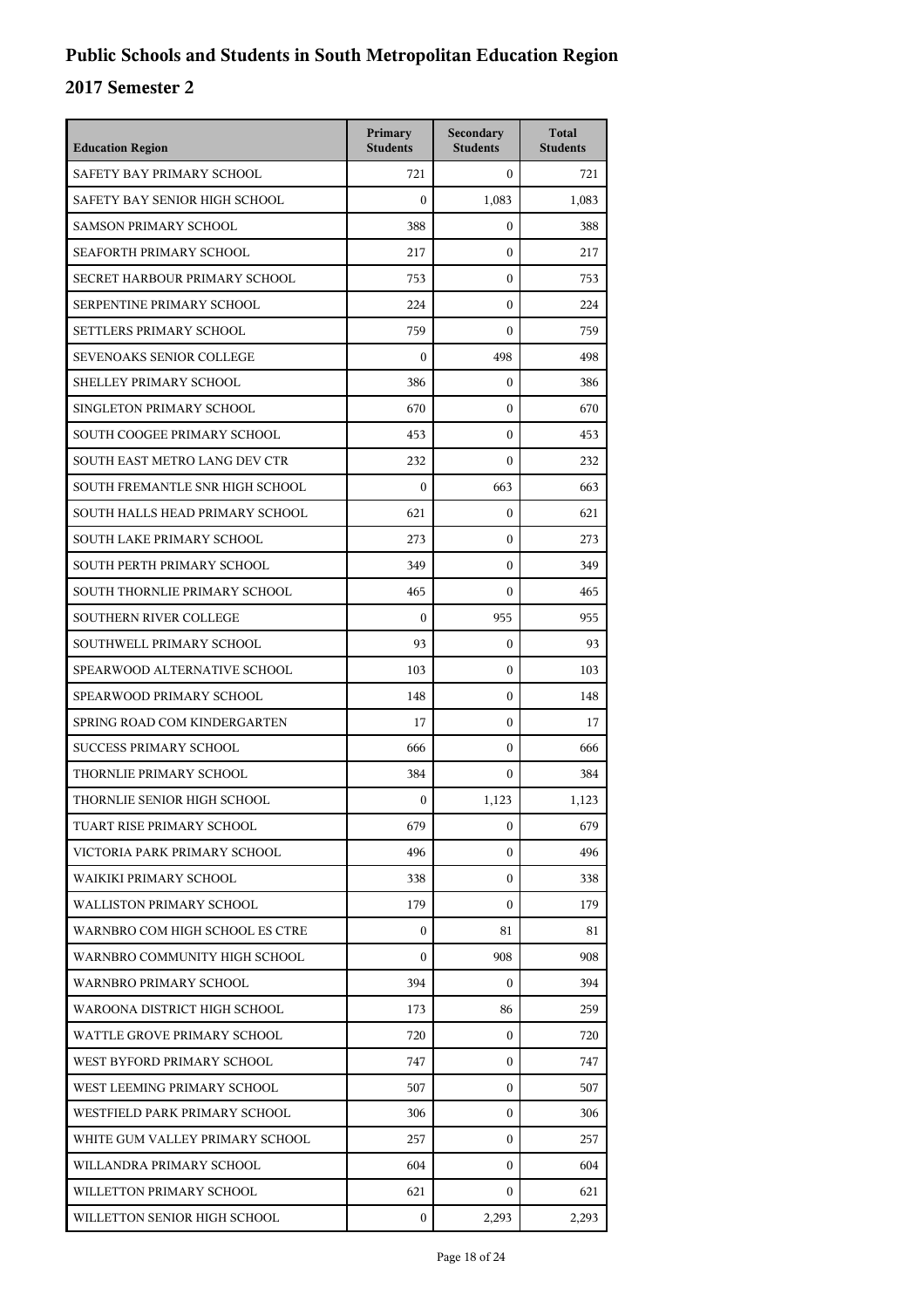| <b>Education Region</b>       | Primary<br><b>Students</b> | Secondary<br><b>Students</b> | <b>Total</b><br><b>Students</b> |
|-------------------------------|----------------------------|------------------------------|---------------------------------|
| WILSON PRIMARY SCHOOL         | 289                        | $\Omega$                     | 289                             |
| WINTERFOLD PRIMARY SCHOOL     | 329                        | $\Omega$                     | 329                             |
| WINTHROP PRIMARY SCHOOL       | 662                        | $\Omega$                     | 662                             |
| WIRRABIRRA ED SUP CTRE        | 36                         | $\Omega$                     | 36                              |
| WIRRABIRRA PRIMARY SCHOOL     | 458                        | $\Omega$                     | 458                             |
| WOODLAND GROVE PRIMARY SCHOOL | 506                        | $\Omega$                     | 506                             |
| WOODLUPINE PRIMARY SCHOOL     | 247                        | $\Omega$                     | 247                             |
| YALE PRIMARY SCHOOL           | 520                        | $\Omega$                     | 520                             |
| YANGEBUP PRIMARY SCHOOL       | 268                        | $\Omega$                     | 268                             |
| YULE BROOK COLLEGE            | $\Omega$                   | 240                          | 240                             |
| TOTAL                         | 79,718                     | 41,375                       | 121,093                         |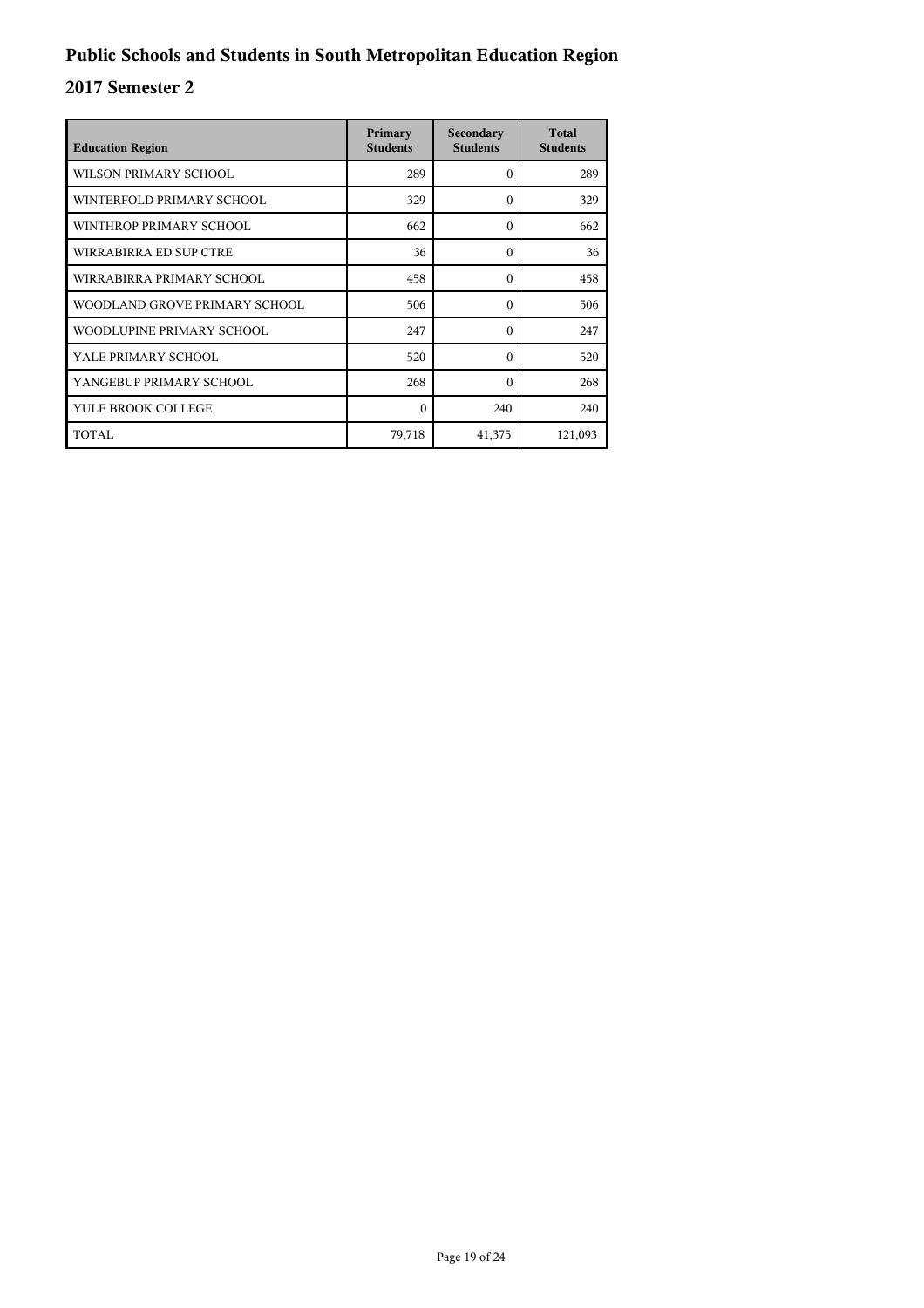| <b>Education Region</b>              | Primary<br><b>Students</b> | Secondary<br><b>Students</b> | <b>Total</b><br><b>Students</b> |
|--------------------------------------|----------------------------|------------------------------|---------------------------------|
| ADAM ROAD PRIMARY SCHOOL             | 483                        | $\overline{0}$               | 483                             |
| ALBANY COMMUNITY KINDERGARTEN        | 39                         | $\mathbf{0}$                 | 39                              |
| ALBANY PRIMARY SCHOOL                | 497                        | $\mathbf{0}$                 | 497                             |
| ALBANY SECONDARY ED SUP CTRE         | $\mathbf{0}$               | 46                           | 46                              |
| ALBANY SENIOR HIGH SCHOOL            | $\mathbf{0}$               | 1,061                        | 1,061                           |
| ALLANSON PRIMARY SCHOOL              | 99                         | $\mathbf{0}$                 | 99                              |
| AMAROO PRIMARY SCHOOL                | 374                        | $\mathbf{0}$                 | 374                             |
| AUGUSTA PRIMARY SCHOOL               | 51                         | $\mathbf{0}$                 | 51                              |
| AUSTRALIND PRIMARY SCHOOL            | 224                        | $\mathbf{0}$                 | 224                             |
| AUSTRALIND SENIOR HIGH SCHOOL        | $\mathbf{0}$               | 1,327                        | 1,327                           |
| <b>BALINGUP PRIMARY SCHOOL</b>       | 54                         | $\mathbf{0}$                 | 54                              |
| <b>BORDEN PRIMARY SCHOOL</b>         | 20                         | $\mathbf{0}$                 | 20                              |
| BOYANUP PRIMARY SCHOOL               | 114                        | $\mathbf{0}$                 | 114                             |
| <b>BOYUP BROOK DISTRICT HIGH SCH</b> | 105                        | 46                           | 151                             |
| BREMER BAY PRIMARY SCHOOL            | 26                         | $\Omega$                     | 26                              |
| <b>BRIDGETOWN HIGH SCHOOL</b>        | $\mathbf{0}$               | 190                          | 190                             |
| BRIDGETOWN PRIMARY SCHOOL            | 268                        | $\mathbf{0}$                 | 268                             |
| BRUNSWICK JUNCTION PRIMARY SCH       | 62                         | $\mathbf{0}$                 | 62                              |
| <b>BUNBURY PRIMARY SCHOOL</b>        | 432                        | $\mathbf{0}$                 | 432                             |
| <b>BUNBURY SENIOR HIGH SCHOOL</b>    | $\mathbf{0}$               | 921                          | 921                             |
| <b>BUSSELTON PRIMARY SCHOOL</b>      | 286                        | $\mathbf{0}$                 | 286                             |
| <b>BUSSELTON SENIOR HIGH SCHOOL</b>  | $\mathbf{0}$               | 662                          | 662                             |
| CAPE NATURALISTE COLLEGE             | $\mathbf{0}$               | 711                          | 711                             |
| CAPEL PRIMARY SCHOOL                 | 381                        | $\mathbf{0}$                 | 381                             |
| CAREY PARK PRIMARY SCHOOL            | 355                        | $\mathbf{0}$                 | 355                             |
| <b>CLIFTON PARK PRIMARY SCHOOL</b>   | 185                        | 0                            | 185                             |
| <b>COLLEGE ROW SCHOOL</b>            | 19                         | 20                           | 39                              |
| COLLIE SENIOR HIGH SCHOOL            | $\mathbf{0}$               | 527                          | 527                             |
| COOINDA PRIMARY SCHOOL               | 386                        | $\mathbf{0}$                 | 386                             |
| COWARAMUP PRIMARY SCHOOL             | 325                        | $\Omega$                     | 325                             |
| <b>CRANBROOK PRIMARY SCHOOL</b>      | 60                         | $\Omega$                     | 60                              |
| DALYELLUP COLLEGE                    | $\mathbf{0}$               | 782                          | 782                             |
| DALYELLUP PRIMARY SCHOOL             | 639                        | $\mathbf{0}$                 | 639                             |
| DARDANUP PRIMARY SCHOOL              | 156                        | $\mathbf{0}$                 | 156                             |
| DENMARK PRIMARY SCHOOL               | 456                        | $\Omega$                     | 456                             |
| DENMARK SENIOR HIGH SCHOOL           | $\mathbf{0}$               | 409                          | 409                             |
| DJIDI DJIDI ABORIGINAL SCHOOL        | 95                         | $\mathbf{0}$                 | 95                              |
| DONNYBROOK DISTRICT HIGH SCHOOL      | 322                        | 139                          | 461                             |
| DUNSBOROUGH PRIMARY SCHOOL           | 800                        | $\mathbf{0}$                 | 800                             |
| EAST MANJIMUP PRIMARY SCHOOL         | 240                        | $\Omega$                     | 240                             |
| EATON COMMUNITY COLLEGE              | $\mathbf{0}$               | 554                          | 554                             |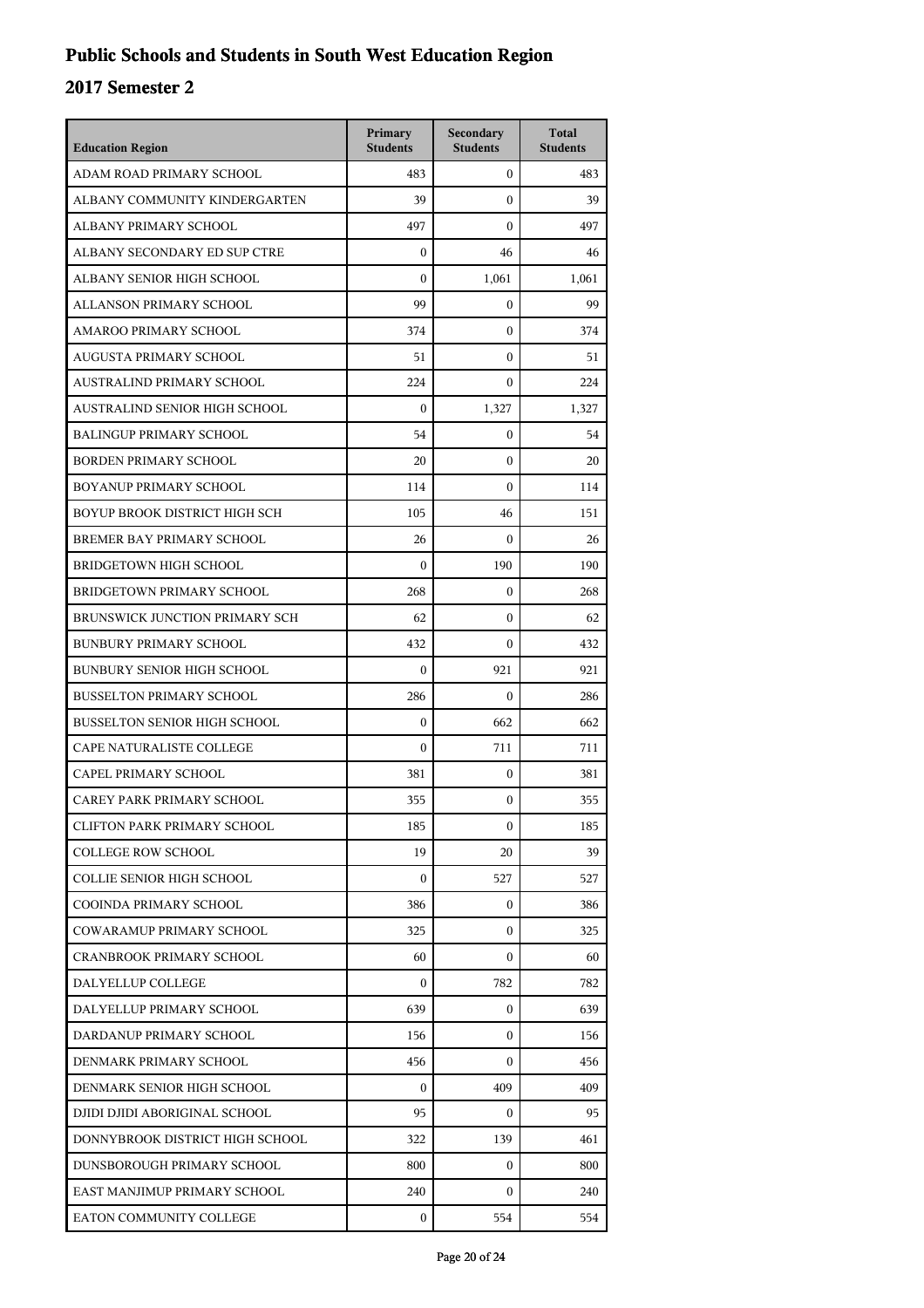| <b>Education Region</b>           | Primary<br><b>Students</b> | Secondary<br><b>Students</b> | <b>Total</b><br><b>Students</b> |
|-----------------------------------|----------------------------|------------------------------|---------------------------------|
| EATON PRIMARY SCHOOL              | 412                        | $\mathbf{0}$                 | 412                             |
| <b>FAIRVIEW PRIMARY SCHOOL</b>    | 260                        | $\mathbf{0}$                 | 260                             |
| FLINDERS PARK PRIMARY SCHOOL      | 455                        | $\mathbf{0}$                 | 455                             |
| FRANKLAND RIVER PRIMARY SCHOOL    | 70                         | $\mathbf{0}$                 | 70                              |
| GAIRDNER PRIMARY SCHOOL           | 41                         | $\mathbf{0}$                 | 41                              |
| <b>GEOGRAPHE ED SUP CTRE</b>      | 16                         | 49                           | 65                              |
| <b>GEOGRAPHE PRIMARY SCHOOL</b>   | 541                        | $\mathbf{0}$                 | 541                             |
| <b>GLEN HUON PRIMARY SCHOOL</b>   | 501                        | $\mathbf{0}$                 | 501                             |
| GNOWANGERUP DISTRICT HIGH SCH     | 128                        | 20                           | 148                             |
| <b>GREENBUSHES PRIMARY SCHOOL</b> | 18                         | $\mathbf{0}$                 | 18                              |
| HARVEY PRIMARY SCHOOL             | 346                        | $\mathbf{0}$                 | 346                             |
| HARVEY SENIOR HIGH SCHOOL         | $\boldsymbol{0}$           | 207                          | 207                             |
| JERRAMUNGUP DISTRICT HIGH SCH     | 91                         | 35                           | 126                             |
| KARRIDALE PRIMARY SCHOOL          | 66                         | $\mathbf{0}$                 | 66                              |
| KENDENUP PRIMARY SCHOOL           | 82                         | $\mathbf{0}$                 | 82                              |
| KINGSTON PRIMARY SCHOOL           | 817                        | $\mathbf{0}$                 | 817                             |
| KIRUP PRIMARY SCHOOL              | 25                         | $\mathbf{0}$                 | 25                              |
| KOJONUP DISTRICT HIGH SCHOOL      | 198                        | 62                           | 260                             |
| LITTLE GROVE PRIMARY SCHOOL       | 184                        | $\mathbf{0}$                 | 184                             |
| LOCKYER COMMUNITY KINDERGARTEN    | 83                         | $\mathbf{0}$                 | 83                              |
| LOWER KING COM KINDERGARTEN       | 19                         | $\mathbf{0}$                 | 19                              |
| MAIDENS PARK PRIMARY SCHOOL       | 196                        | $\mathbf{0}$                 | 196                             |
| <b>MANEA SENIOR COLLEGE</b>       | $\mathbf{0}$               | 500                          | 500                             |
| MANJIMUP ED SUP CTRE              | 9                          | 20                           | 29                              |
| MANJIMUP PRIMARY SCHOOL           | 219                        | $\mathbf{0}$                 | 219                             |
| MANJIMUP SENIOR HIGH SCHOOL       | $\boldsymbol{0}$           | 526                          | 526                             |
| MARGARET RIVER PRIMARY SCHOOL     | 954                        | 0                            | 954                             |
| MARGARET RIVER SNR HIGH SCHOOL    | $\boldsymbol{0}$           | 991                          | 991                             |
| MOUNT BARKER COMMUNITY COLLEGE    | 378                        | 317                          | 695                             |
| MOUNT LOCKYER PRIMARY SCHOOL      | 552                        | 0                            | 552                             |
| MOUNT MANYPEAKS PRIMARY SCHOOL    | 28                         | 0                            | 28                              |
| NANNUP DISTRICT HIGH SCHOOL       | 101                        | 29                           | 130                             |
| NEWTON MOORE ED SUP CTRE          | $\mathbf{0}$               | 61                           | 61                              |
| NEWTON MOORE SENIOR HIGH SCHOOL   | $\boldsymbol{0}$           | 764                          | 764                             |
| NORTH ALBANY SENIOR HIGH SCHOOL   | $\boldsymbol{0}$           | 774                          | 774                             |
| NORTHCLIFFE DISTRICT HIGH SCH     | 51                         | 21                           | 72                              |
| ONGERUP PRIMARY SCHOOL            | 16                         | $\mathbf{0}$                 | 16                              |
| PARKFIELD PRIMARY SCHOOL          | 583                        | $\Omega$                     | 583                             |
| PEMBERTON DISTRICT HIGH SCHOOL    | 102                        | 60                           | 162                             |
| PICTON PRIMARY SCHOOL             | 149                        | 0                            | 149                             |
| RIVER VALLEY PRIMARY SCHOOL       | 78                         | $\mathbf{0}$                 | 78                              |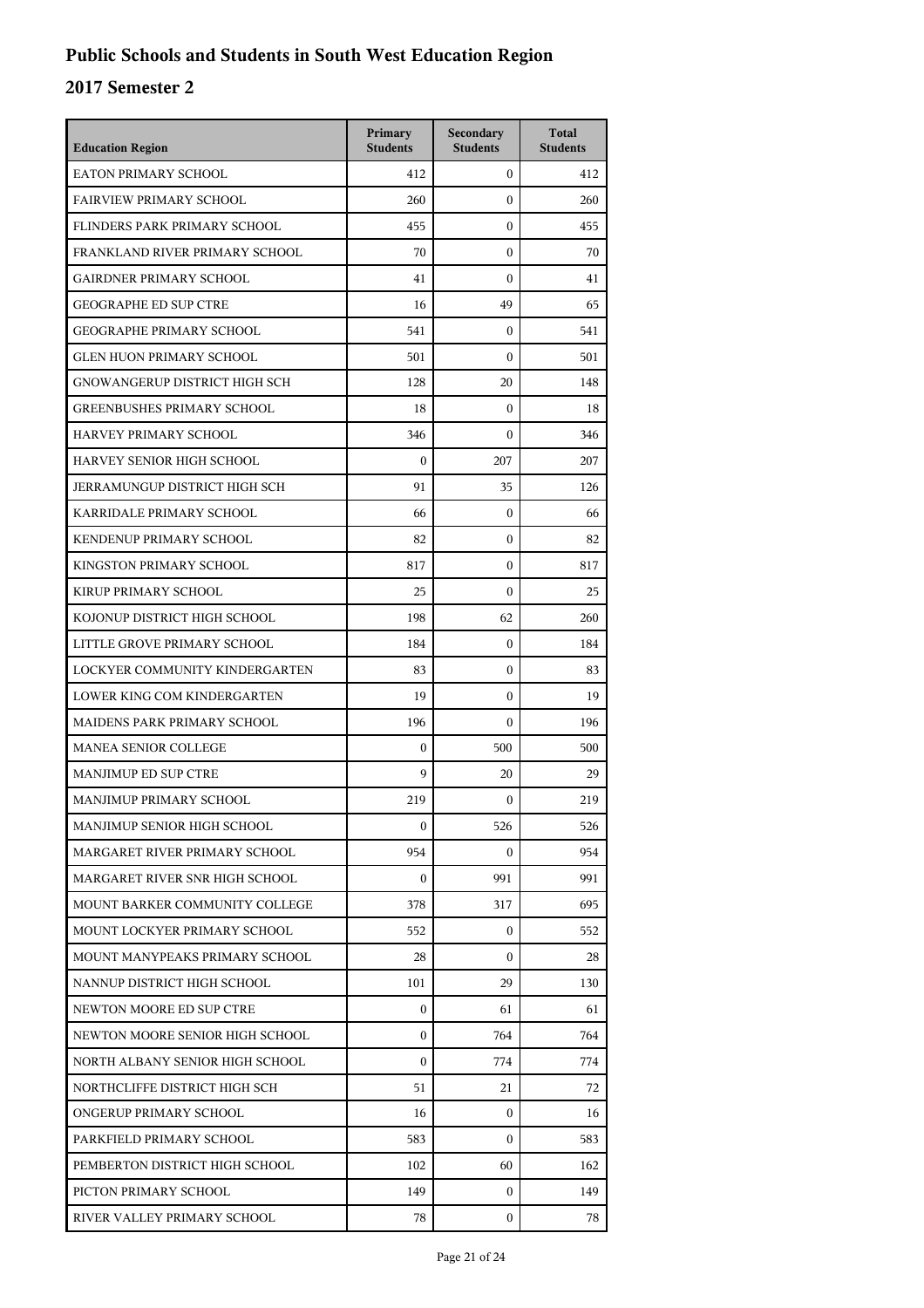| <b>Education Region</b>       | Primary<br><b>Students</b> | Secondary<br><b>Students</b> | <b>Total</b><br><b>Students</b> |
|-------------------------------|----------------------------|------------------------------|---------------------------------|
| SOUTH BUNBURY ED SUP CTRE     | 56                         | $\theta$                     | 56                              |
| SOUTH BUNBURY PRIMARY SCHOOL  | 416                        | $\Omega$                     | 416                             |
| SOUTH STIRLING PRIMARY SCHOOL | 27                         | $\Omega$                     | 27                              |
| SPENCER PARK ED SUP CTRE      | 32                         | $\theta$                     | 32                              |
| SPENCER PARK PRIMARY SCHOOL   | 310                        | $\Omega$                     | 310                             |
| TAMBELLUP PRIMARY SCHOOL      | 63                         | $\Omega$                     | 63                              |
| TREENDALE PRIMARY SCHOOL      | 468                        | $\Omega$                     | 468                             |
| TUART FOREST PRIMARY SCHOOL   | 464                        | $\Omega$                     | 464                             |
| VASSE PRIMARY SCHOOL          | 725                        | $\Omega$                     | 725                             |
| WA COL OF AGRI - DENMARK      | $\theta$                   | 127                          | 127                             |
| WA COL OF AGRI - HARVEY       | $\theta$                   | 152                          | 152                             |
| <b>WALPOLE PRIMARY SCHOOL</b> | 50                         | $\Omega$                     | 50                              |
| WELLSTEAD PRIMARY SCHOOL      | 24                         | $\mathbf{1}$                 | 25                              |
| WEST BUSSELTON PRIMARY SCHOOL | 367                        | $\theta$                     | 367                             |
| WILSON PARK PRIMARY SCHOOL    | 110                        | $\Omega$                     | 110                             |
| YAKAMIA PRIMARY SCHOOL        | 428                        | $\Omega$                     | 428                             |
| YARLOOP PRIMARY SCHOOL        | 38                         | $\Omega$                     | 38                              |
| TOTAL                         | 18,900                     | 12,111                       | 31,011                          |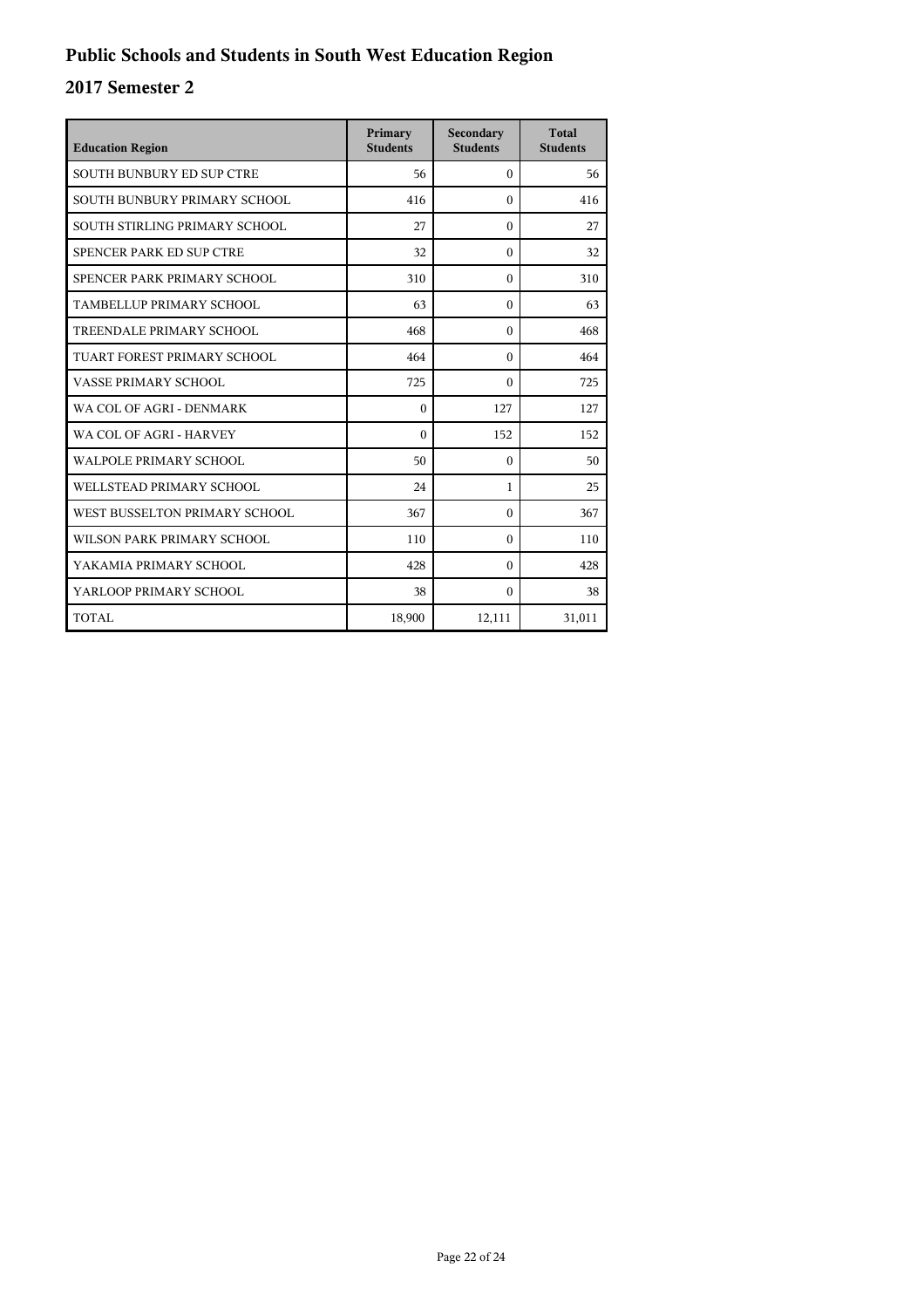## **Public Schools and Students in Wheatbelt Education Region**

| <b>Education Region</b>           | Primary<br><b>Students</b> | Secondary<br><b>Students</b> | <b>Total</b><br><b>Students</b> |
|-----------------------------------|----------------------------|------------------------------|---------------------------------|
| <b>AVONVALE ED SUP CTRE</b>       | 13                         | 5                            | 18                              |
| AVONVALE PRIMARY SCHOOL           | 167                        | $\mathbf{0}$                 | 167                             |
| <b>BABAKIN PRIMARY SCHOOL</b>     | 12                         | $\mathbf{0}$                 | 12                              |
| <b>BAKERS HILL PRIMARY SCHOOL</b> | 156                        | $\mathbf{0}$                 | 156                             |
| <b>BEACON PRIMARY SCHOOL</b>      | 31                         | 4                            | 35                              |
| <b>BENCUBBIN PRIMARY SCHOOL</b>   | 29                         | $\overline{2}$               | 31                              |
| BEVERLEY DISTRICT HIGH SCHOOL     | 126                        | 28                           | 154                             |
| BODDINGTON DISTRICT HIGH SCHOOL   | 238                        | 54                           | 292                             |
| <b>BOLGART PRIMARY SCHOOL</b>     | 33                         | $\mathbf{0}$                 | 33                              |
| <b>BRAESIDE PRIMARY SCHOOL</b>    | 212                        | $\mathbf{0}$                 | 212                             |
| BROOKTON DISTRICT HIGH SCHOOL     | 136                        | 29                           | 165                             |
| BROOMEHILL PRIMARY SCHOOL         | 56                         | $\theta$                     | 56                              |
| BRUCE ROCK DISTRICT HIGH SCHOOL   | 107                        | 35                           | 142                             |
| CADOUX PRIMARY SCHOOL             | 19                         | $\mathbf{0}$                 | 19                              |
| CALINGIRI PRIMARY SCHOOL          | 32                         | $\mathbf{0}$                 | 32                              |
| CENTRAL MIDLANDS SNR HIGH SCH     | $\mathbf{0}$               | 171                          | 171                             |
| CORRIGIN DISTRICT HIGH SCHOOL     | 97                         | 40                           | 137                             |
| CUNDERDIN DISTRICT HIGH SCHOOL    | 131                        | 33                           | 164                             |
| DALWALLINU DISTRICT HIGH SCHOOL   | 162                        | 46                           | 208                             |
| DARKAN PRIMARY SCHOOL             | 92                         | $\boldsymbol{0}$             | 92                              |
| DOWERIN DISTRICT HIGH SCHOOL      | 95                         | 18                           | 113                             |
| DUMBLEYUNG PRIMARY SCHOOL         | 29                         | $\mathbf{0}$                 | 29                              |
| EAST NARROGIN PRIMARY SCHOOL      | 228                        | $\boldsymbol{0}$             | 228                             |
| <b>GOOMALLING PRIMARY SCHOOL</b>  | 62                         | $\boldsymbol{0}$             | 62                              |
| <b>HYDEN PRIMARY SCHOOL</b>       | 75                         | $\boldsymbol{0}$             | 75                              |
| KALANNIE PRIMARY SCHOOL           | 43                         | 4                            | 47                              |
| KATANNING PRIMARY SCHOOL          | 208                        | $\Omega$                     | 208                             |
| KATANNING SENIOR HIGH SCHOOL      | $\mathbf{0}$               | 361                          | 361                             |
| KELLERBERRIN DISTRICT HIGH SCH    | 122                        | 20                           | 142                             |
| KONDININ PRIMARY SCHOOL           | 26                         | $\mathbf{0}$                 | 26                              |
| KOORDA PRIMARY SCHOOL             | 29                         | $\Omega$                     | 29                              |
| KUKERIN PRIMARY SCHOOL            | 48                         | $\Omega$                     | 48                              |
| KULIN DISTRICT HIGH SCHOOL        | 92                         | 31                           | 123                             |
| LAKE GRACE DISTRICT HIGH SCHOOL   | 80                         | 29                           | 109                             |
| MECKERING PRIMARY SCHOOL          | 34                         | $\mathbf{0}$                 | 34                              |
| MERREDIN COLLEGE                  | 254                        | 329                          | 583                             |
| MILING PRIMARY SCHOOL             | 35                         | 0                            | 35                              |
| MOORA PRIMARY SCHOOL              | 110                        | $\Omega$                     | 110                             |
| MOORINE ROCK PRIMARY SCHOOL       | 24                         | $\mathbf{0}$                 | 24                              |
| MUKINBUDIN DISTRICT HIGH SCHOOL   | 67                         | 26                           | 93                              |
| NAREMBEEN DISTRICT HIGH SCHOOL    | 81                         | 39                           | 120                             |